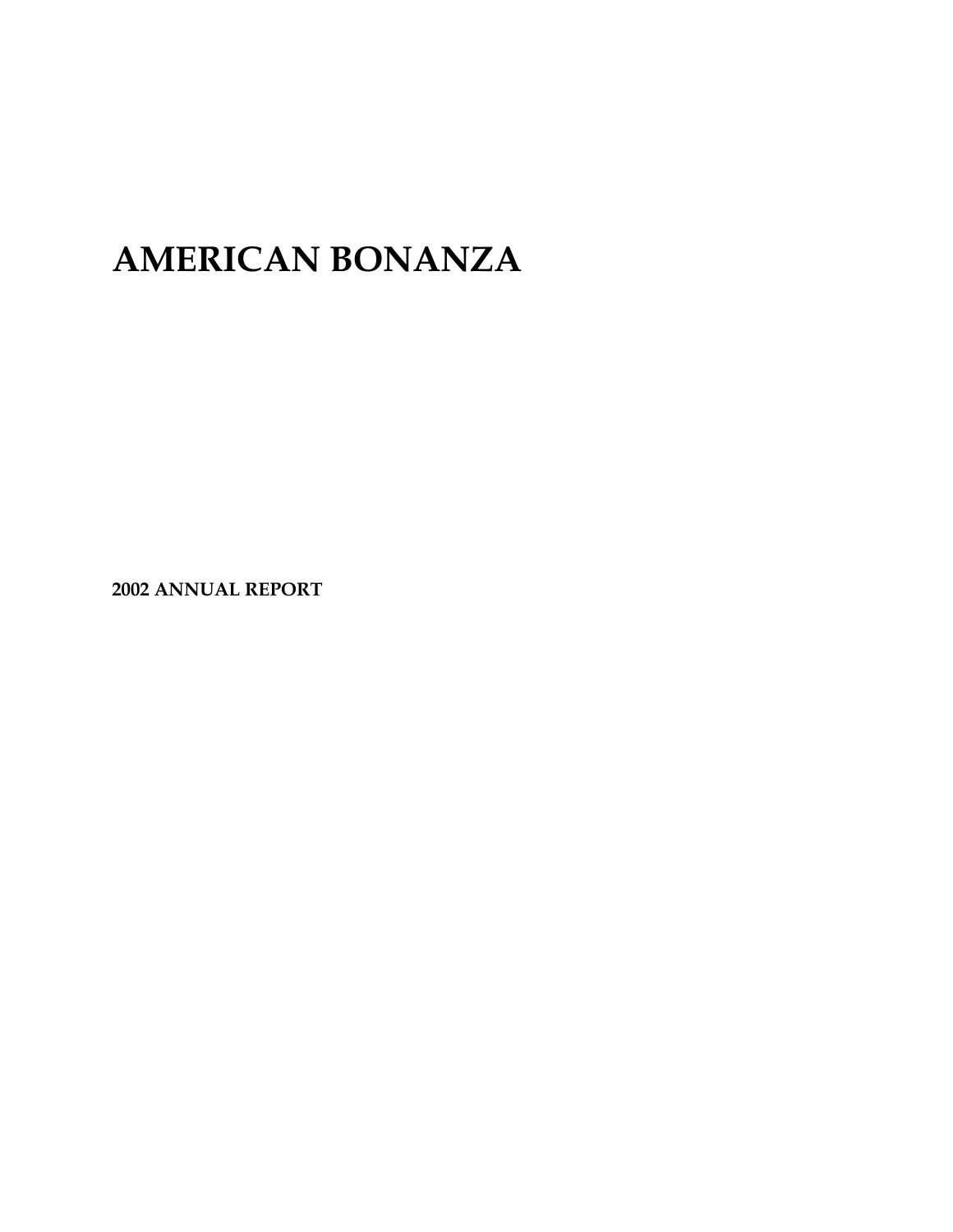## **Table of Contents**

| President's letter to shareholders                   |           |
|------------------------------------------------------|-----------|
| Financial Information                                |           |
| Form 51-901F – Schedule A, B and C                   | 5         |
| Managements Responsibility for Financial Information | 6         |
| Auditor's Report                                     | 7         |
| Schedule A                                           |           |
| <b>Consolidated Balance Sheets</b>                   | 8         |
| Consolidated Statements of Operations and Deficit    | 9         |
| <b>Consolidated Statements of Cash Flows</b>         | 10        |
| Notes to the Consolidated Financial Statements       | $11-22$   |
| Schedule $B -$ Supplementary Information             | $23 - 27$ |
| Schedule $C$ – Supplementary Information             | $28 - 30$ |
| Corporate Information                                | 31        |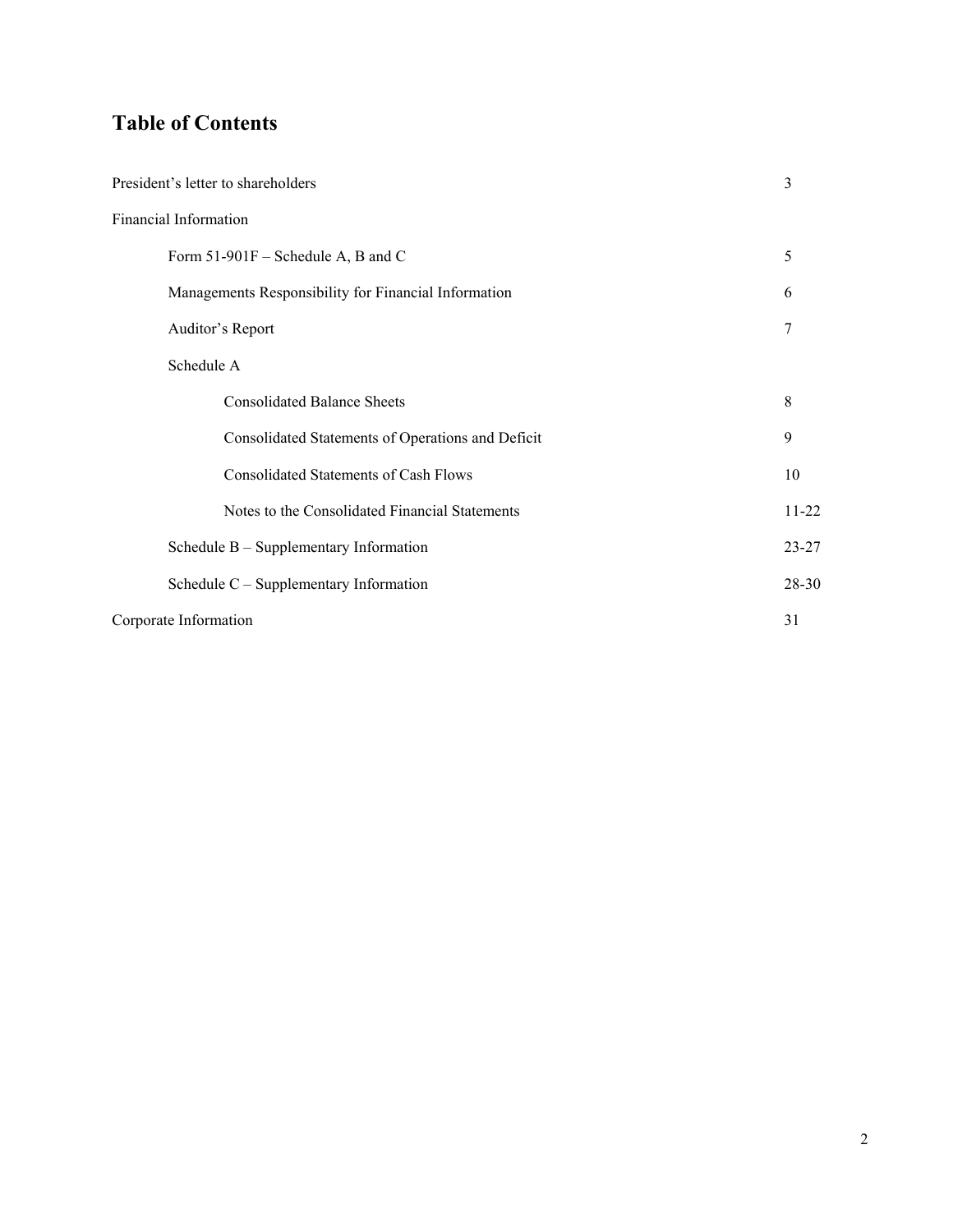### **PRESIDENT'S LETTER TO SHAREHOLDERS**

During this past year your Company has been very active and has made substantial progress toward its Stated Mission of becoming a highly profitable gold producer.

In early 2002 gold prices began to steadily improve, beginning the year in the USD\$280 per ounce range and closing the year near the current USD\$340 per ounce level. This price appreciation reflects among other things global uncertainty, smaller supply resulting from reduced investment in exploration and development by the mining industry, and a steady decline in the US dollar. It is in this recovering gold market that your Company is moving forward with its exploration and development plans.

The Company has successfully completed three equity financings since early 2002, for gross proceeds of \$8 million and has also entered into an option agreement that will provide further exploration funding over a three year period of \$3.6 million for both its Gold Bar and Pamlico projects. Goldcorp Inc. participated in our most recent financing to become the Company's largest shareholder, holding approximately 10% of the Company's shares.

Corporate debt used for purposes of bringing your Company's ownership of the Copperstone project to 100% has been reduced by half to manageable levels, and now consists of USD \$550,000. The debt is due in March of 2004 and the Company is adequately funded to repay this amount.

Your Company's share price began 2002 at \$0.03, and has performed strongly to recent levels of nearly 10 times that price and has also become one of the volume leaders on the TSX Venture Exchange. Additionally, the Company has recently graduated to a TIER 1 classification on the TSX Venture Exchange.

Most recently, exciting results have been reported from the underground development program at the Company's lead project, Copperstone. During 2002 the Company resumed underground exploration and development, and recently reached a significant milestone in that program. The underground workings now extend from the northern end of the Open Pit over 1,800 feet to the north to intersect the southern portion of the D-Zone high grade mineralized target.

Channel sampling from the underground workings returned multi-ounce assays from the southern portion of the D-Zone, confirming the grades indicated by core holes drilled from surface. These excellent results will be followed up with a substantial underground core drilling program planned to convert D-Zone resources to the reserve level and to aid design of further underground workings and future stopes.

The Company's objective at Copperstone is to convert the resources to reserves, explore to expand the resources, and develop a significant high grade underground gold mining operation to production. Copperstone is an excellent project to realize this objective. Exploration efforts will focus on expanding the D and C Zones and on drilling the footwall zone, which may represent a mineralized structure parallel to the Copperstone Fault – the primary host of mineralization at Copperstone. The underground high grade potential of the property is only now beginning to be uncovered.

During the year, Bonanza completed an exploration drilling program at the Pamlico project in Nevada. Four distinct mineralized structures were targeted and all four were encountered by the drilling, with two structures returning multi-ounce per ton gold grades within narrow veins. Given the early stage of the exploration drilling, these results are considered encouraging. High quality targets are present on the Pamlico property, and the Company is evaluating these targets with a view toward planning future drilling to explore new targets and follow up recent results.

Exploration work has also resumed at the Gold Bar project in Nevada. The target deposit at Gold Bar is a deep, high grade Carlin type deposit. Existing mines producing from these types of deposits are among the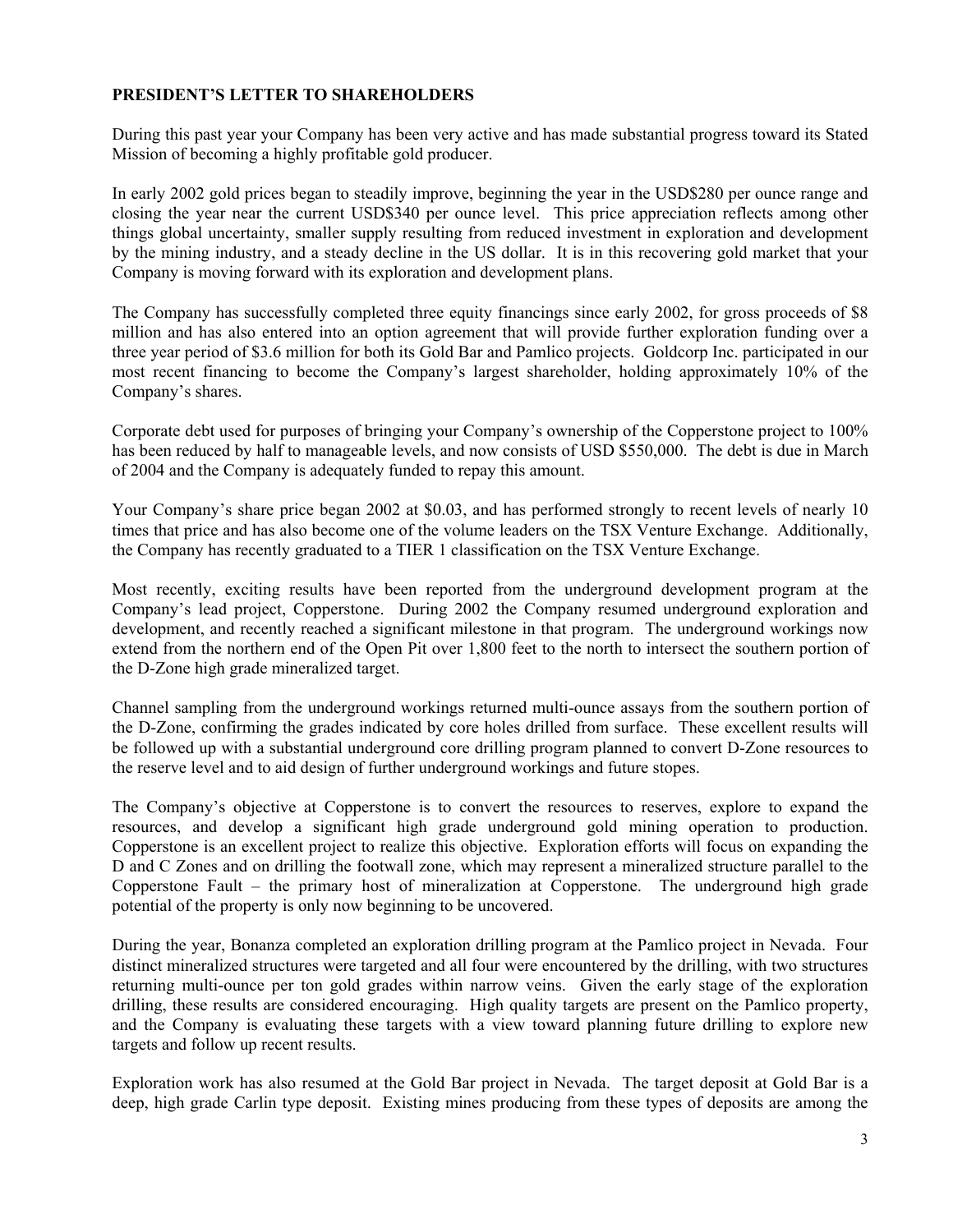most economically significant gold mines in the world. Three-dimensional modeling to refine initial drill plans has recently been completed and initial drilling will commence during the summer of 2003. The Pamlico and Gold Bar exploration programs are currently being funded by the Company's partner under the option agreement mentioned above.

My thanks go out to all the Directors of the Company; without their support the continued progress of the Company during 2002 would not have been possible. Their support was essential to the Company during the year. Bonanza welcomes to the Board of Directors a new independent Director, Mr. Robert McKnight whose wealth of experience in the mining industry will further strengthen our team.

On behalf of the Board of Directors,

Bian Kirnin

Signed: Brian P. Kirwin President & Chief Executive Officer May 9, 2003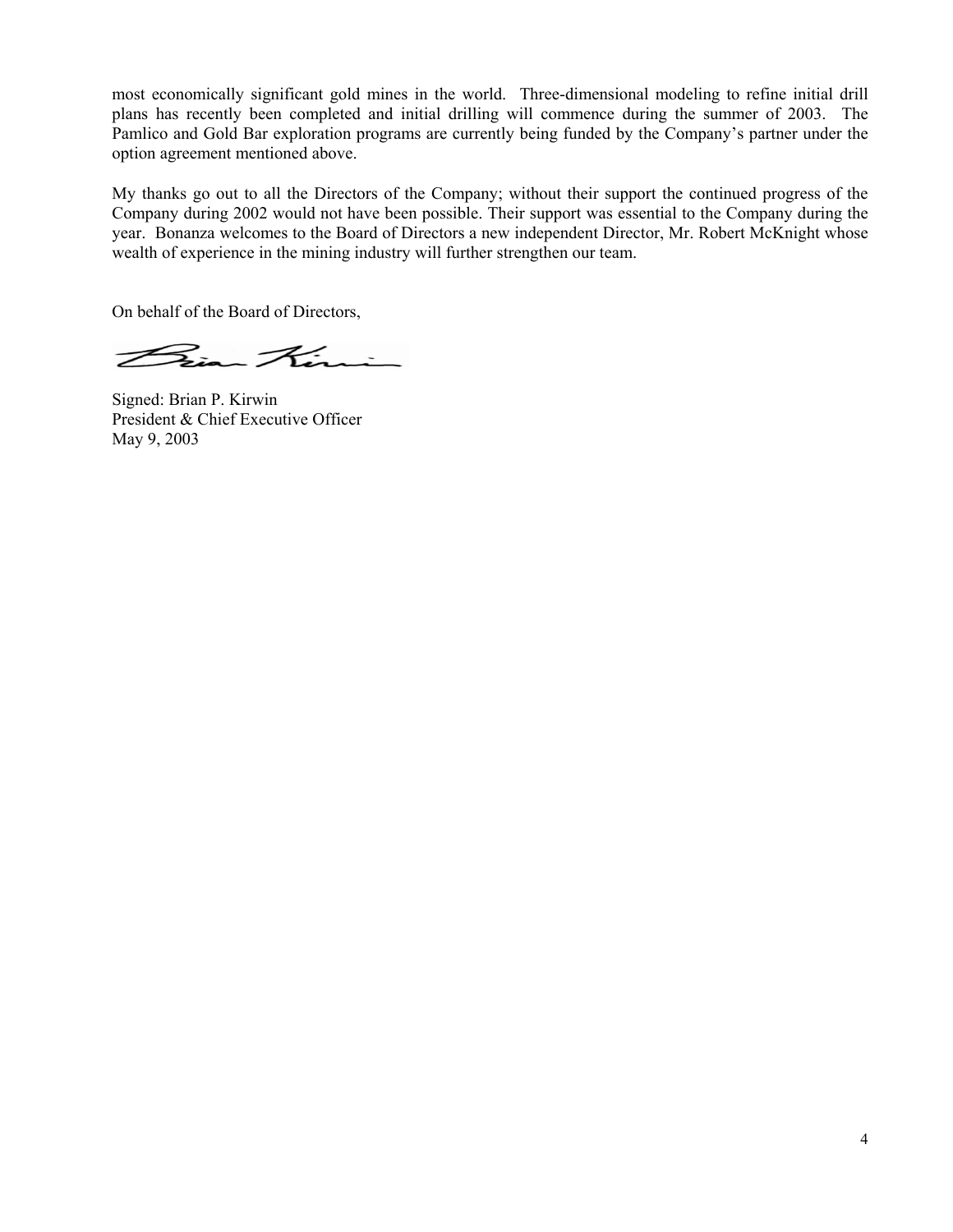#### **FORM 51-901F ANNUAL REPORT FOR THE YEAR ENDED DECEMBER 31, 2002 INCORPORATED AS PART OF: SCHEDULE A, B AND C**

| <b>ISSUER DETAILS:</b>                                                                         |                                                                                                                 |  |
|------------------------------------------------------------------------------------------------|-----------------------------------------------------------------------------------------------------------------|--|
| <b>Name of Issuer</b>                                                                          | AMERICAN BONANZA GOLD MINING CORP.                                                                              |  |
| <b>Issuer's Address</b>                                                                        | Suite $1606 - 675$ West Hastings Street<br>Vancouver, British Columbia, V6B 1N2                                 |  |
| <b>Issuer Telephone Number</b>                                                                 | $(604) 699 - 0023$                                                                                              |  |
| <b>Issuer's Web Site</b>                                                                       | www.americanbonanza.com                                                                                         |  |
| <b>Contact Person</b>                                                                          | Giulio T. Bonifacio                                                                                             |  |
| <b>Contact's Position</b>                                                                      | Director, Executive Vice President & Chief Financial Officer                                                    |  |
| <b>Contact Telephone Number</b>                                                                | $(604) 699 - 0023$                                                                                              |  |
| <b>Contact E-mail</b>                                                                          | gtbonifacio@boni.ca                                                                                             |  |
| <b>For Quarter Ended</b>                                                                       | December 31, 2002 (Annual Report)                                                                               |  |
| <b>Date of Report</b>                                                                          | May 12, 2003                                                                                                    |  |
| <b>CERTIFICATE</b>                                                                             |                                                                                                                 |  |
|                                                                                                | The three schedules required to complete this Report are attached and the disclosure contained therein has been |  |
|                                                                                                | approved by the Board of Directors. A copy of this Report will be provided to any shareholder who requests it.  |  |
| Please note this form is incorporated as part of both the required filing of Schedule B and C. |                                                                                                                 |  |
| "Brian P. Kirwin"                                                                              | 2003/05/12                                                                                                      |  |
| <b>Name of Director</b>                                                                        | <b>Date Signed</b>                                                                                              |  |
| "Giulio T. Bonifacio"                                                                          | 2003/05/12                                                                                                      |  |
| <b>Name of Director</b>                                                                        | <b>Date Signed</b>                                                                                              |  |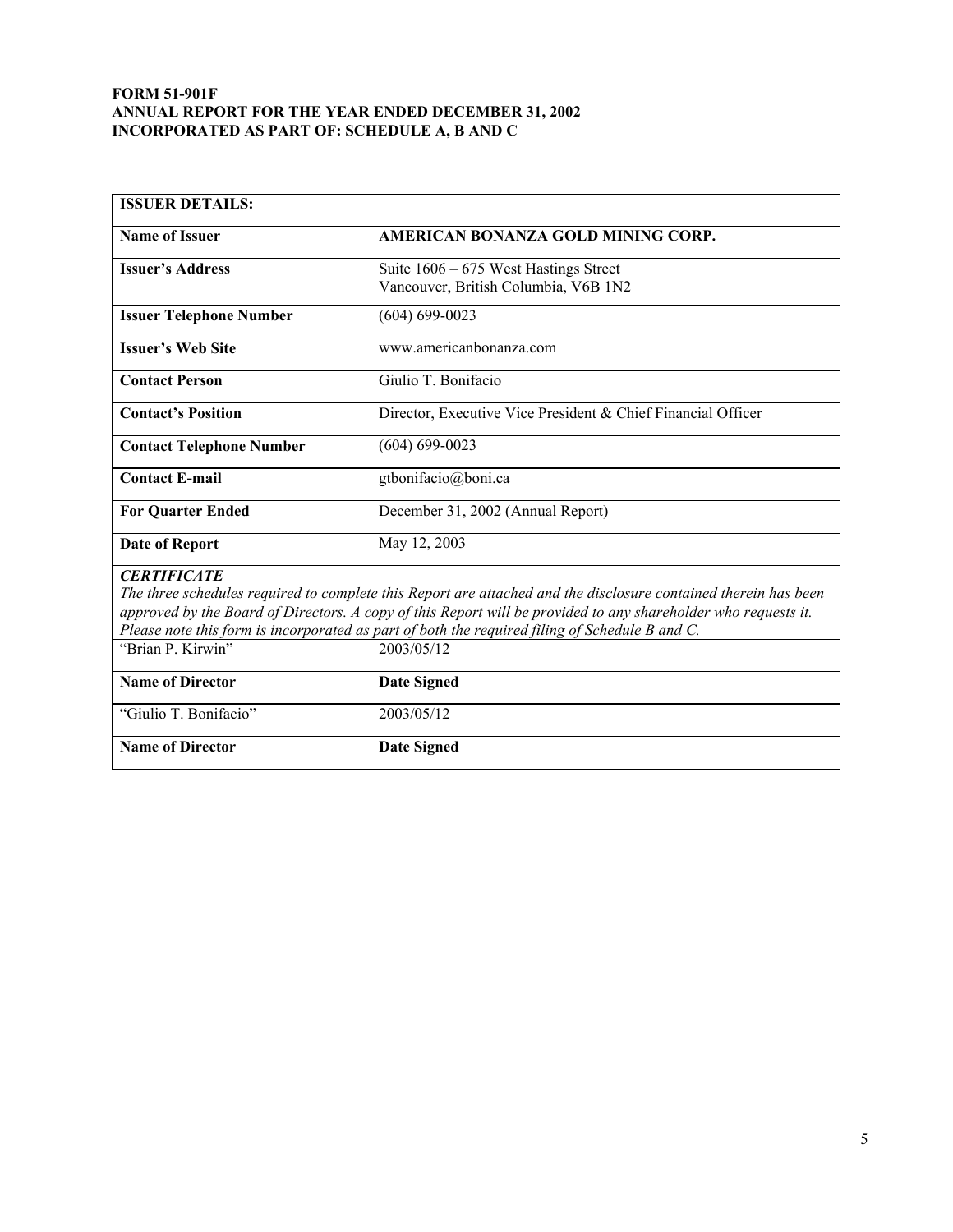#### **MANAGEMENT'S RESPONSIBILITY FOR FINANCIAL INFORMATION**

The information and representations in this Annual Report have been prepared by management. The consolidated financial statements have been prepared in accordance with generally accepted accounting principles in Canada and, where appropriate, reflect management's best estimates and judgments. The financial information presented throughout this report is consistent with the data presented in the financial statements.

Systems of internal accounting controls are maintained in order to assure, on a reasonable basis, the reliability of this financial information. Our independent auditor, whose report on their audit of the consolidated financial statements appears in this Annual Report, also review our systems of internal accounting controls in accordance with generally accepted auditing standards for the purpose of expressing their opinion on the consolidated financial statements.

The Board of Directors carries out its responsibilities for the financial statements principally through its Audit Committee which is comprised of a majority of outside directors. The Audit Committee meets periodically with management and the auditor to review the consolidated financial statements and the Management's Discussion and Analysis and reports to the Board of Directors. The auditor has full and direct access to the Audit Committee.

This Annual Report has been reviewed and approved by the Board of Directors.

Signed: Brian P. Kirwin President & Chief Executive Officer May 12, 2003

Signed: Giulio T. Bonifacio Executive Vice President & Chief Financial Officer May 12, 2003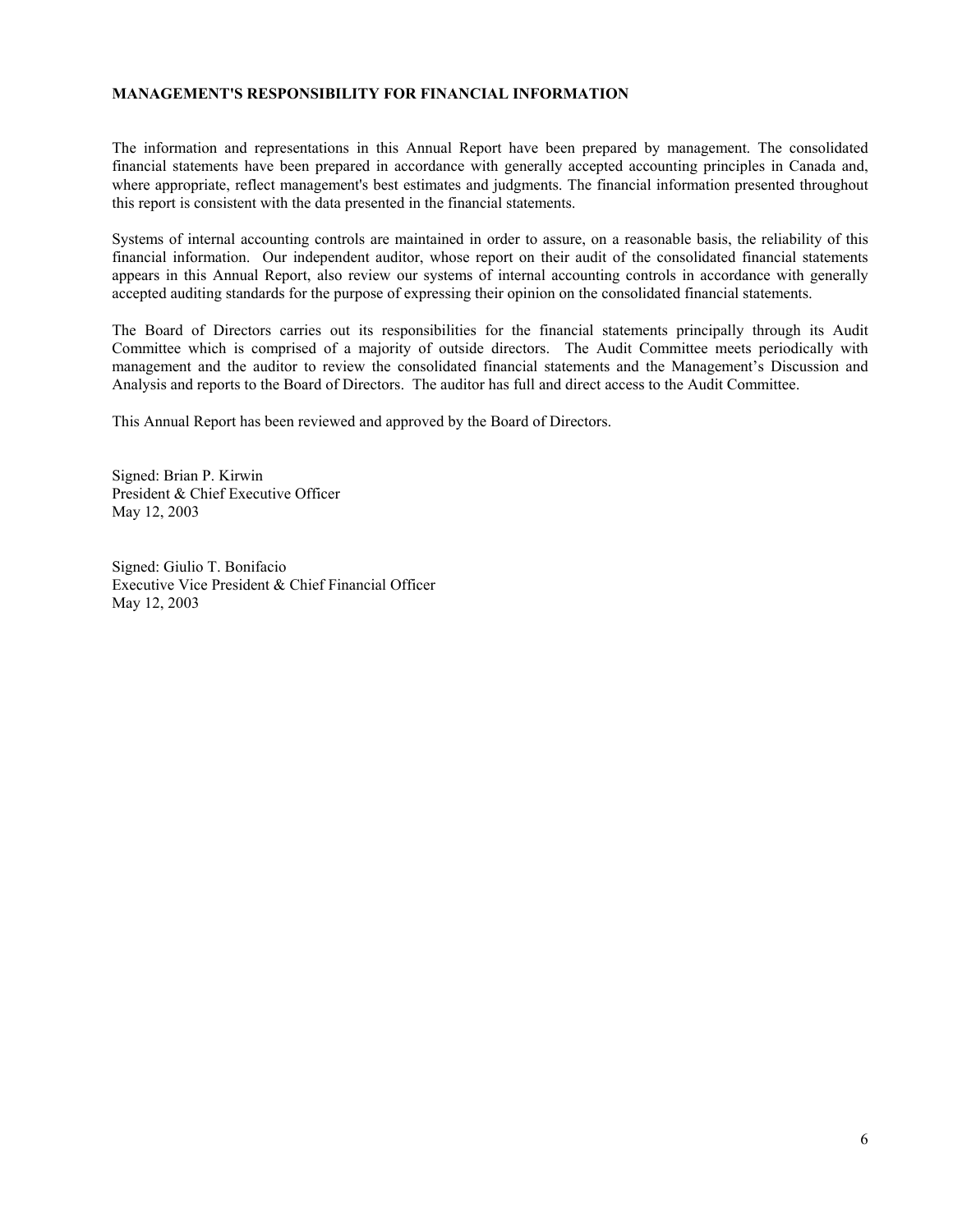**Chartered Accountant Suite 1304** Suite 1304 925 West Georgia St. Vancouver, B.C. V6C 3L2 Tel: (604) 669-3013 Fax: (604) 669-3015

#### **AUDITOR'S REPORT**

To the Shareholders of **AMERICAN BONANZA GOLD MINING CORP.**

I have audited the consolidated balance sheets of **American Bonanza Gold Mining Corp.** as at December 31, 2002 and 2001 the consolidated statements of operations and deficit and cash flows for the years then ended. These financial statements are the responsibility of the Company's management. My responsibility is to express an opinion on these financial statements based on my audit.

I conducted my audit in accordance with Canadian generally accepted auditing standards. Those standards require that I plan and perform an audit to obtain reasonable assurance whether the financial statements are free of material misstatement. An audit includes examining, on a test basis, evidence supporting the amounts and disclosures in the financial statements. An audit also includes assessing the accounting principles used and significant estimates made by management, as well as evaluating the overall financial statement presentation.

In my opinion, these consolidated financial statements present fairly, in all material respects, the financial position of the Company as at December 31, 2002 and 2001 and the results of its operations and its cash flows for the years then ended in accordance with Canadian generally accepted accounting principles. As required by the Company Act (British Columbia), I report that, in my opinion, these principles have been applied on a consistent basis.

*"Tony M. Ricci Inc."* 

#### **CHARTERED ACCOUNTANT**

Vancouver, British Columbia April 16, 2003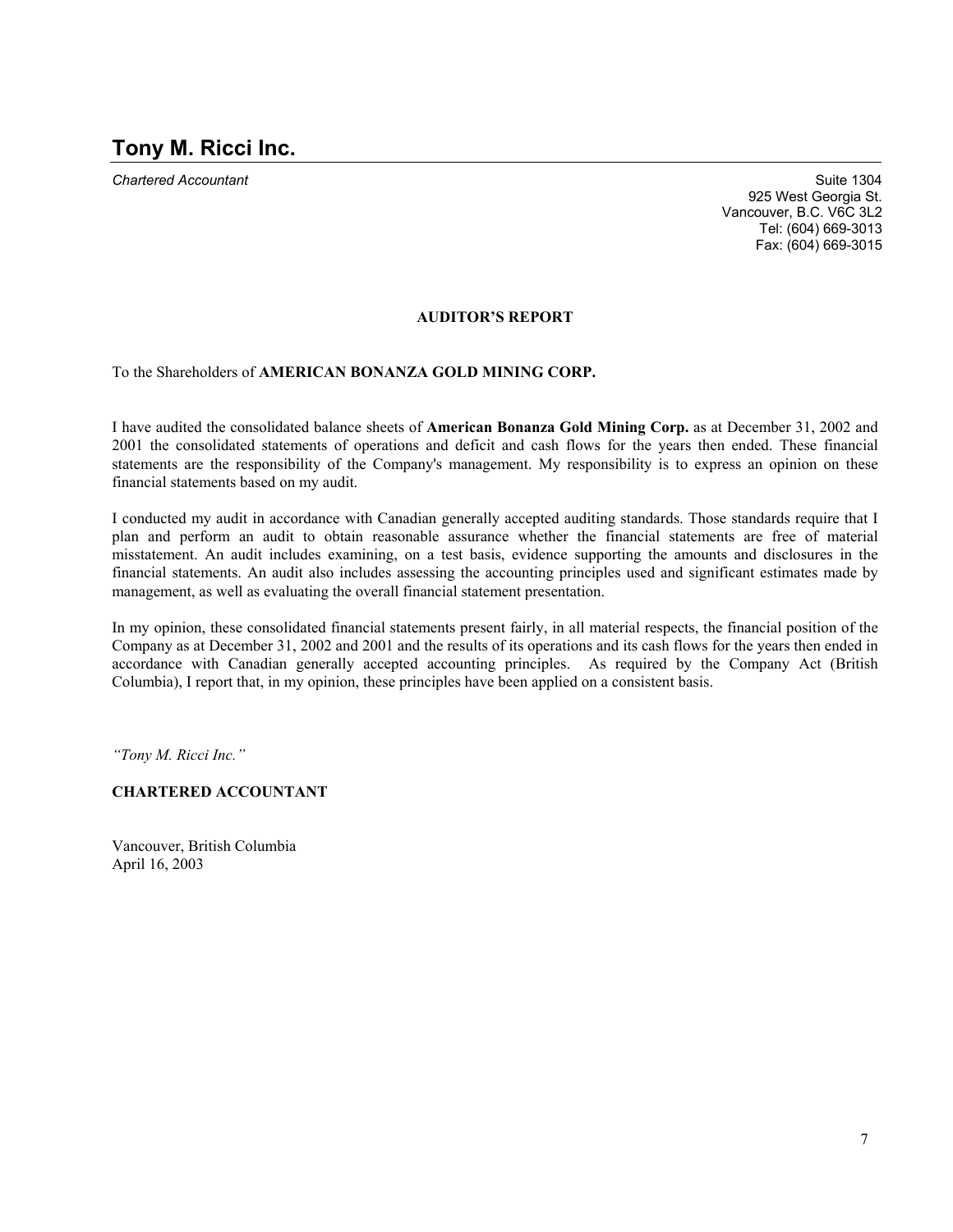| <b>CONSOLIDATED BALANCE SHEETS</b><br>December 31                                                                                                                                                                             | 2002                                     | 2001                                   |
|-------------------------------------------------------------------------------------------------------------------------------------------------------------------------------------------------------------------------------|------------------------------------------|----------------------------------------|
|                                                                                                                                                                                                                               | $\boldsymbol{\mathsf{S}}$                | \$                                     |
| <b>ASSETS</b>                                                                                                                                                                                                                 |                                          |                                        |
| <b>CURRENT ASSETS</b><br>Cash and cash equivalents<br>Cash from joint venture partner (note 5)<br>GST recoverable<br>Marketable securities (note 3)                                                                           | 1,616,691<br>210,971<br>21,233<br>24,000 | 12,968                                 |
|                                                                                                                                                                                                                               | 1,872,895                                | 12,968                                 |
| COPPERSTONE PROPERTY (note 4)                                                                                                                                                                                                 | 7,049,387                                | 4,306,537                              |
| MINERAL PROPERTIES (note 5)                                                                                                                                                                                                   | 1,700,492                                | 1,790,476                              |
| OFFICE EQUIPMENT, net                                                                                                                                                                                                         | 36,911                                   | 48,140                                 |
|                                                                                                                                                                                                                               | 10,659,685                               | 6,158,121                              |
| <b>LIABILITIES</b>                                                                                                                                                                                                            |                                          |                                        |
| <b>CURRENT LIABILITIES</b><br>Accounts payable and accrued liabilities (note 4(b))<br>Current portion of long-term debt (note 6)<br>Funds held on behalf of joint venture partner (note 5)<br>Due to related parties (note 8) | 695,851<br>854,451<br>210,971<br>6,000   | 781,827<br>453,999                     |
|                                                                                                                                                                                                                               | 1,767,273                                | 1,235,826                              |
| LONG-TERM DEBT (note 6)                                                                                                                                                                                                       | 867,680                                  |                                        |
| FUTURE INCOME TAXES (note 10)                                                                                                                                                                                                 | 328,654                                  | 328,654                                |
|                                                                                                                                                                                                                               | 2,963,607                                | 1,564,480                              |
| <b>SHAREHOLDERS' EQUITY</b><br>Share capital (note 7)<br>Cumulative currency translation adjustment<br>Deficit                                                                                                                | 21,329,982<br>43,031<br>(13,676,935)     | 17,742,491<br>43,031<br>(13, 191, 881) |
|                                                                                                                                                                                                                               | 7,696,078                                | 4,593,641                              |
|                                                                                                                                                                                                                               | 10,659,685                               | 6,158,121                              |

### SUBSEQUENT EVENTS (notes 4(b), 6, 7 and 11)

CONTINGENT LIABILITY (note 4(b))

#### **APPROVED ON BEHALF OF THE BOARD,**

Signed: Brian P. Kirwin Director

Signed: Ian W. Telfer Director

The accompanying notes are an integral part of these consolidated financial statements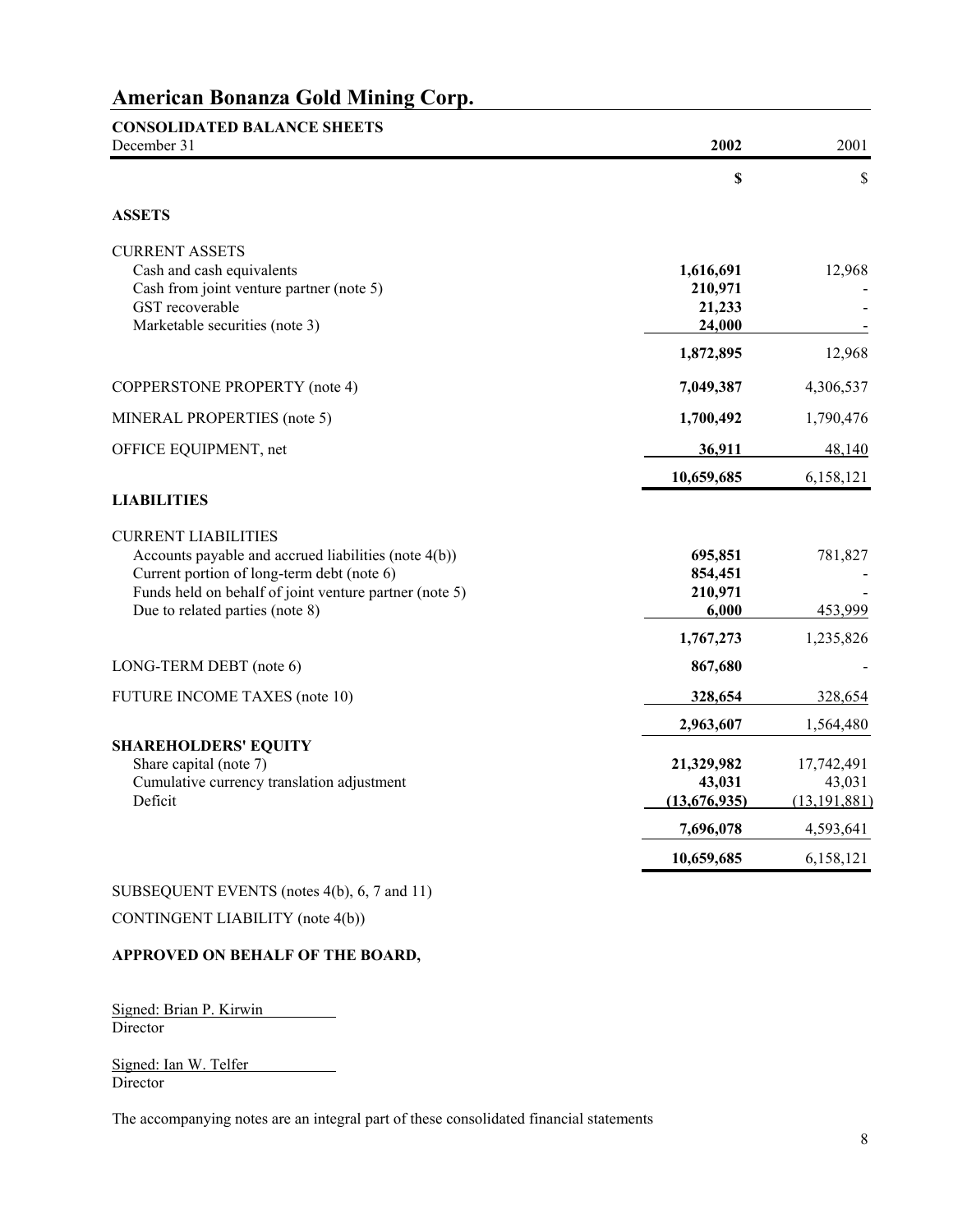| <b>CONSOLIDATED STATEMENTS OF OPERATIONS AND DEFICIT</b><br>For the years ended December 31 | 2002              | 2001             |
|---------------------------------------------------------------------------------------------|-------------------|------------------|
|                                                                                             |                   |                  |
|                                                                                             | \$                | \$               |
| <b>REVENUE</b>                                                                              |                   |                  |
| Consulting income and other                                                                 |                   | 180,687          |
|                                                                                             |                   | 180,687          |
| <b>EXPENSES (INCOME)</b>                                                                    |                   |                  |
| General and administrative (note 9)                                                         | 286,744           | 232,902          |
| Exploration<br>Amortization                                                                 | 199,069<br>11,863 | 72,601           |
| Foreign exchange                                                                            | (12, 622)         | 11,702<br>53,546 |
| Write-off of mineral properties                                                             |                   | 893,558          |
|                                                                                             | 485,054           | 1,264,309        |
| <b>NET LOSS</b>                                                                             | (485, 054)        | (1,083,622)      |
| DEFICIT, beginning of year                                                                  | (13, 191, 881)    | (12, 108, 259)   |
| DEFICIT, end of year                                                                        | (13,676,935)      | (13, 191, 881)   |
| <b>LOSS PER COMMON SHARE</b>                                                                |                   |                  |
| Basic and diluted                                                                           | (0.01)            | (0.02)           |
| <b>WEIGHTED AVERAGE NUMBER OF SHARES</b>                                                    | 76,315,548        | 64,735,129       |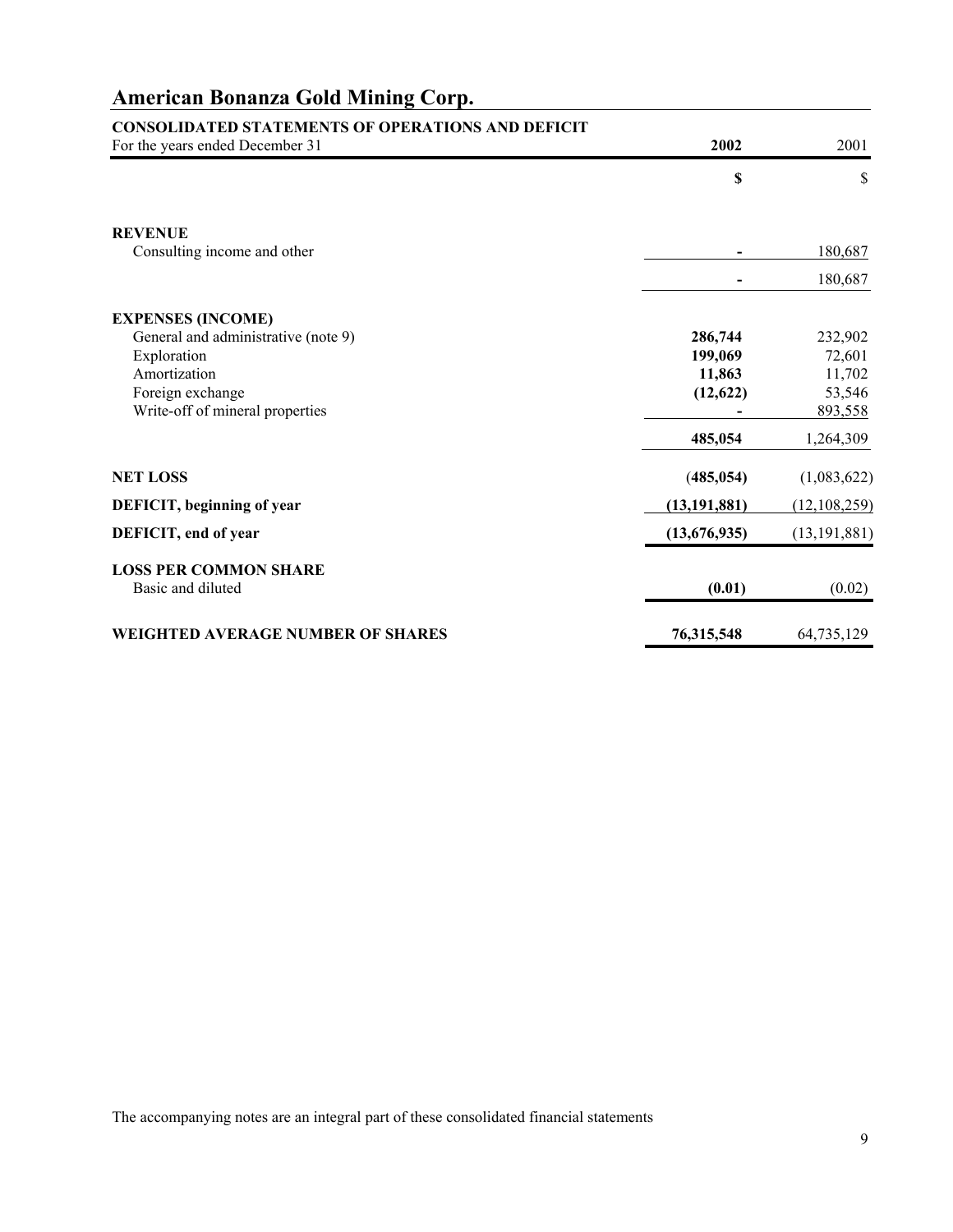### **CONSOLIDATED STATEMENTS OF CASH FLOWS**  For the years ended December 31 **2002** 2001 **\$** \$ **OPERATING ACTIVITIES**  Net loss (485,054) (1,083,622) Items not affecting cash Amortization **11,863** 11,702 Cumulative currency translation adjustment - 69,062 Write-off of mineral properties **a** *b* 893,558 **(473,191)** (109,300) Changes in non-cash operating accounts Accounts receivable **6.470** 8,470 Accounts payable (**6,944)** (52,225) Prepaids **-** 12,485  **(501,368)** (140,570) **INVESTING ACTIVITIES**  Copperstone property **(483,376)** (204,056) Acquisition of additional interests in Copperstone property **(2,259,474)** - Mineral properties **(41,516)** (104,311) Proceeds from joint venture partner **107,500** - **107,500** Office equipment **(634) (634) (3,214) (3,214) (5) (2,677,500)** (311,581) **FINANCING ACTIVITIES**  Issue of common shares, net of issue costs **3,187,491** - Long-term debt **1,742,341** - Repayment of long-term debt (20,210)  $\sqrt{20,210}$  Due to related parties **(127,031)\_** 402,279 **4,782,591** 402,279 **INCREASE (DECREASE) IN CASH 1,603,723** (49,872) **CASH, beginning of year 12,968** 62,840 **CASH, end of year** 1,616,691 **12,968** SUPPLEMENTARY INFORMATION: Cash flows include the following elements: **Interest paid 74,236** - *74,236* - *74,236* Income taxes paid  $\overline{\phantom{a}}$  -Non-cash transactions: Marketable securities **24,000** - **24,000** - **24,000** - **24,000** - **24,000** - **24,000**

Share for debt settlement **400,000**  $\frac{400,000}{\sqrt{100}}$ 

The accompanying notes are an integral part of these consolidated financial statements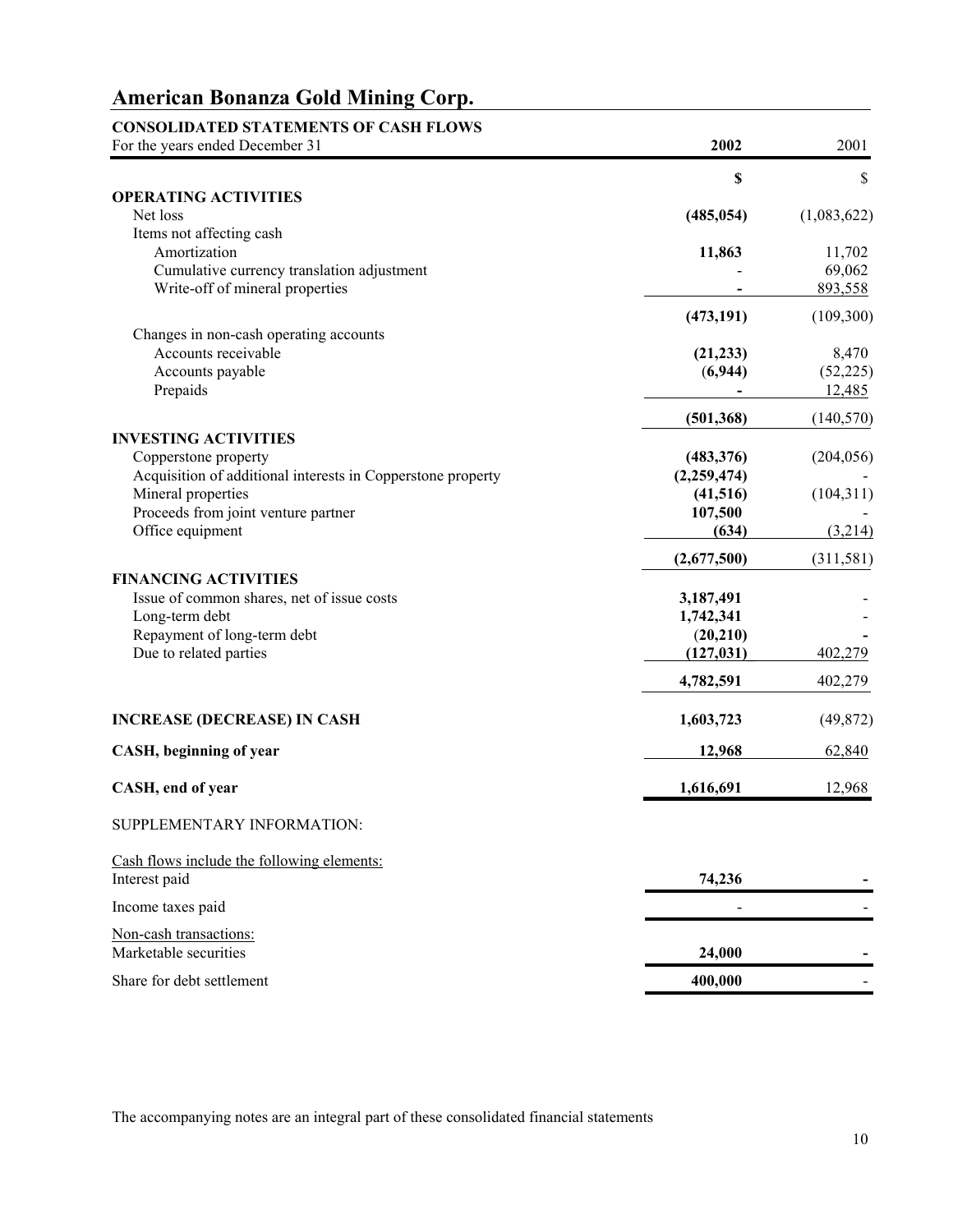### **NOTES TO CONSOLIDATED FINANCIAL STATEMENTS**

December 31, 2002 and 2001

#### **1. NATURE OF OPERATIONS**

American Bonanza Gold Mining Corp. ( the "Corporation") is a development stage mining company engaged in the identification, acquisition, exploration and development of high-grade gold properties located in the Great Basin of the American Southwest. The Corporation's properties contain defined mineral resources but the Corporation has not determined whether these properties contain mineral reserves which are economically recoverable. The recoverability of amounts capitalized is dependent upon the discovery of economically recoverable reserves, securing and maintaining title in the properties and obtaining the necessary financing to complete the exploration and development of these projects and upon the attainment of future profitable production. The amounts capitalized as deferred expenditures and property acquisition costs represent costs to date, and do not necessarily represent present or future values.

#### **2. SIGNIFICANT ACCOUNTING POLICIES**

#### **Principles of consolidation**

 The consolidated financial statements include the accounts of the Corporation and its wholly-owned subsidiary, Bonanza Gold Inc. (a Canadian corporation), which in turn has a wholly-owned subsidiary, Bonanza Explorations Inc. (a United States, Nevada corporation).

All significant intercompany transactions have been eliminated.

#### **Deferred mineral costs**

 Costs related to mineral activities, which include the investigation, exploration, and development of mining properties, are capitalized on a property-by-property basis until such time as the Corporation determines that economically recoverable reserves are established or the property is evaluated as non-productive or uneconomical. In those cases where exploration activities are conducted jointly with others, only the Corporation's proportionate interest in the related mineral projects is included in the financial statements.

 Costs relating to non-productive or uneconomical properties are charged to earnings. The recovery of the carrying amount of deferred mineral costs is dependent upon the future commercial success of related properties or from proceeds of disposition. The amounts shown for deferred mineral costs do not necessarily reflect present or future values.

#### **Joint Ventures**

The Corporation conducts some of its mineral property exploration activities in conjunction with other companies in unincorporated joint ventures.

#### **Office Equipment**

 Office equipment, consisting of office and computer equipment, are recorded at cost and are amortized on a straight-line basis over five years.

#### **Foreign currency translation**

 As the Corporation's foreign subsidiary has been dependent on funding from its parent, the Corporation has reclassified the operations of its foreign subsidiary from self-sustaining to integrated. As a result the temporal method of translating the accounts of the foreign subsidiary has been adopted in place of the current rate method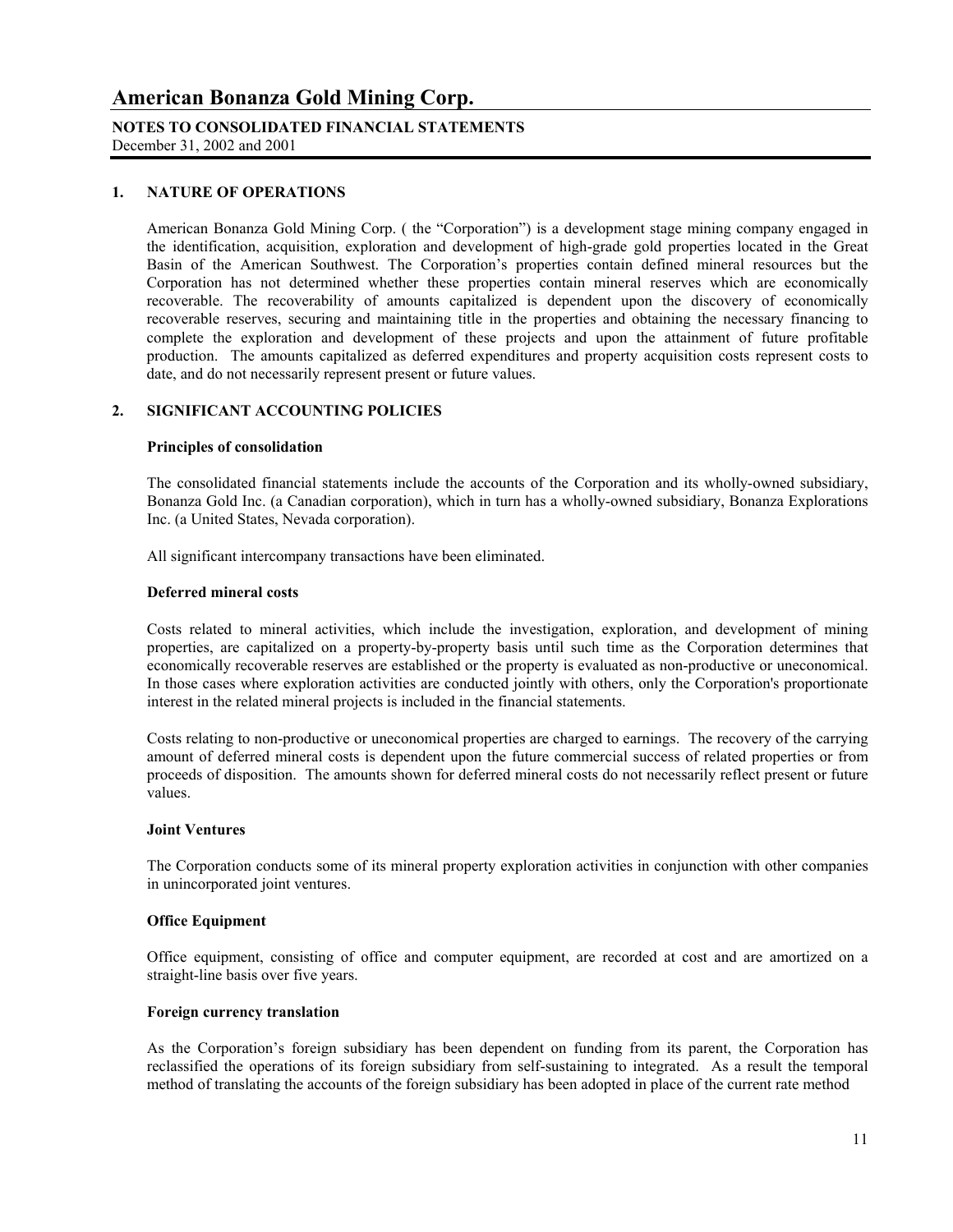#### **NOTES TO CONSOLIDATED FINANCIAL STATEMENTS** December 31, 2002 and 2001

#### **2. SIGNIFICANT ACCOUNTING POLICIES** (Continued)

commencing in the current year.

 Under this method, monetary assets and liabilities are translated at the prevailing year end exchange rate. Non monetary assets and liabilities are translated at historical exchange rates. Revenue and expense items are translated at the average rate of exchange for the year. Translation gains and losses are included in the statement of operations and deficit.

#### **Cash and cash equivalents**

Cash and cash equivalents consist of cash on deposit with banks or highly liquid short-term interest bearing securities, and are subject to standard deposit insurance limits.

#### **Marketable securities**

Marketable securities are carried at the lower of cost and market value.

#### **Financial instruments**

For certain of the Corporation's financial instruments, including cash and cash equivalents, GST recoverable, accounts payable and accrued liabilities and due to related parties, the carrying amounts approximate fair value due to their short-term maturity. The fair value of obligations under long term debt calculated at the discounted present value of future payments, approximates its carrying value.

#### **Stock - Based Compensation**

 Effective January 1, 2002, the Corporation adopted the new accounting recommendations for stock based compensation issued by the Canadian Institute of Chartered Accountants which require prospective application to all stock options granted on or after the date of adoption.

 Under this standard, all stock options granted to non-employees are accounted for using the fair value based method of accounting. Under the fair value based method, stock based payments to non-employees are measured at the fair value of the consideration received, or the fair value of the equity instruments issued, or liabilities incurred, whichever is more reliably measurable. The fair value of stock based payments to non-employees is periodically re-measured until counterpart performance is complete and any change therein recognized over the period and in the same manner as if the Corporation had paid cash instead of paying with or using equity instruments. The cost of stock based payments to non-employees that are fully vested and non-forfeitable at the grant date is measured and recognized at that date.

 In respect of stock options granted to directors and employees, the standard requires pro forma disclosure of the net loss or income figures as if these grants were accounted for using the fair value method for options granted after January 1, 2002. The Corporation accounts for options granted to employees under the settlement method whereby no compensation cost is recorded for options granted to employees. Consideration paid by employees on the exercise of stock options is recorded as share capital.

During the year, the Corporation granted stock options to directors, officers and employees as set out in note 7.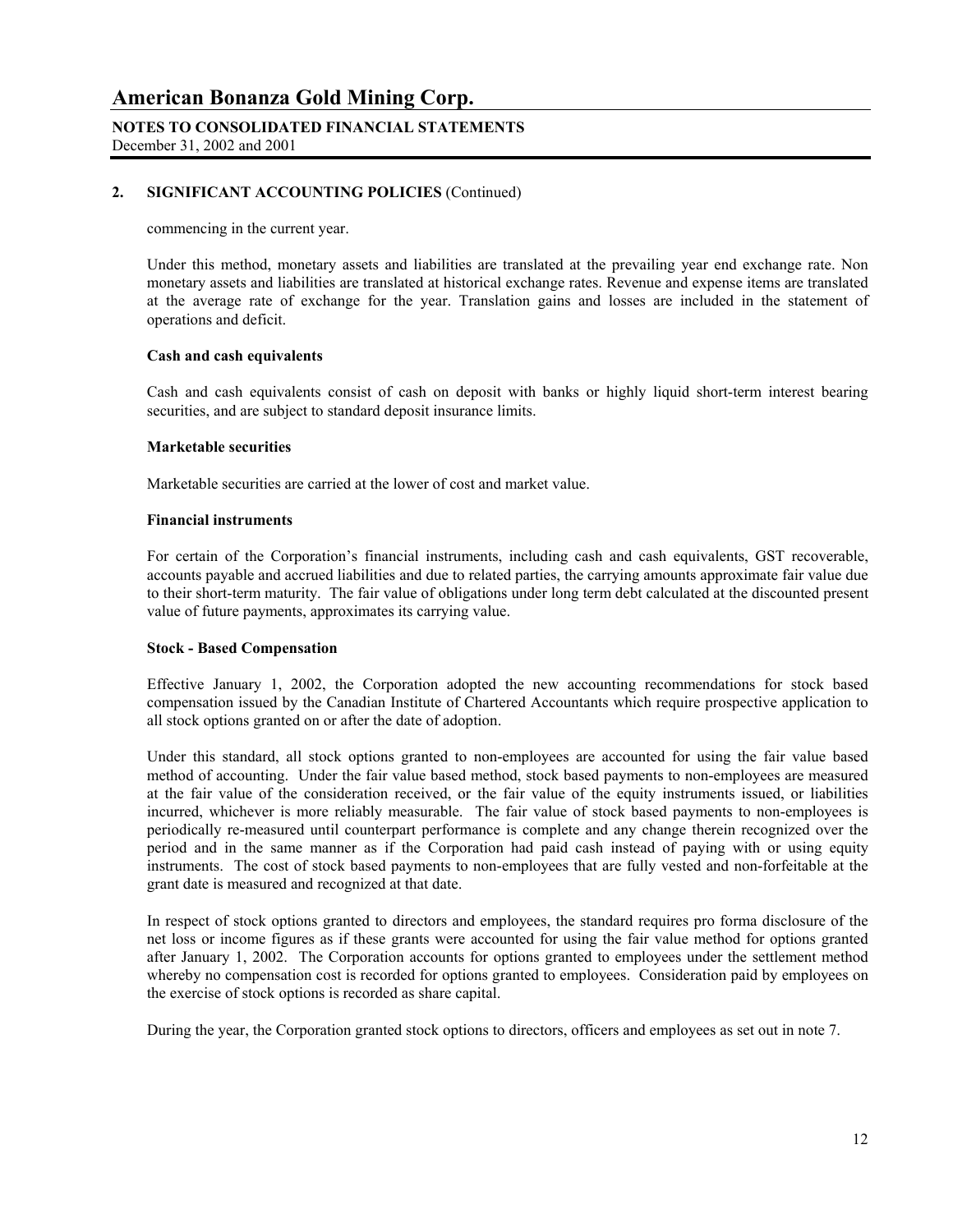#### **NOTES TO CONSOLIDATED FINANCIAL STATEMENTS** December 31, 2002 and 2001

#### **2. SIGNIFICANT ACCOUNTING POLICIES** (Continued)

#### **Income taxes**

The Corporation accounts for income taxes under the liability method. Under this method, temporary differences arising from the difference between the tax basis of an asset and a liability and its carrying amount on the balance sheet are used to calculate future income tax assets or liabilities. Future income tax assets or liabilities are calculated using tax rates anticipated to be in effect in the periods that the temporary differences are expected to be settled or realized. A valuation allowance is provided to the extent that it is more likely than not that future income tax assets will not be realized. The effect of a change in income tax rates on future income tax assets and liabilities is recognized in income in the period that the change occurs.

#### **Share issuance costs**

Costs incurred in connection with share issuances are accounted for as a reduction to share capital.

#### **Use of estimates**

The preparation of financial statements in accordance with Canadian generally accepted accounting principles requires management to make estimates and assumptions that affect the reported amounts of assets and liabilities and disclosure of contingencies at the date of the financial statements and the reported amounts of revenues and expenses during the reporting period. Actual results could differ from those estimates.

#### **Loss per share**

 Basic loss per share is calculated by dividing net loss available to the shareholders by the weighted average number of common shares outstanding during the year. Diluted earnings per share is calculated to reflect the dilutive effect of exercising outstanding stock options and warrants by application of the treasury stock method. Outstanding stock options and share purchase warrants that would potentially dilute basic loss per share have not been included in the computation of diluted loss per share because to do so would be anti-dilutive.

#### **Comparative figures**

 Prior year figures have been reclassified where applicable to conform with the presentation adopted in the current year.

#### **Segmented information**

 The Corporation's principal operations are located in the United States. The Corporation conducts it business in a single operating segment being the investment in exploration and development of mineral properties. All mineral properties are located in the United States.

#### **3. MARKETABLE SECURITIES**

As at December 31, 2002, the Corporation held the following marketable securities:

|                            |               |        | Original/ Market Value |
|----------------------------|---------------|--------|------------------------|
|                            | Number of     |        | Adjusted December 31,  |
|                            | <b>Shares</b> | Cost   | <b>2002</b>            |
|                            |               |        |                        |
| American Nevada Gold Corp. | 300,000       | 24,000 | 27.000                 |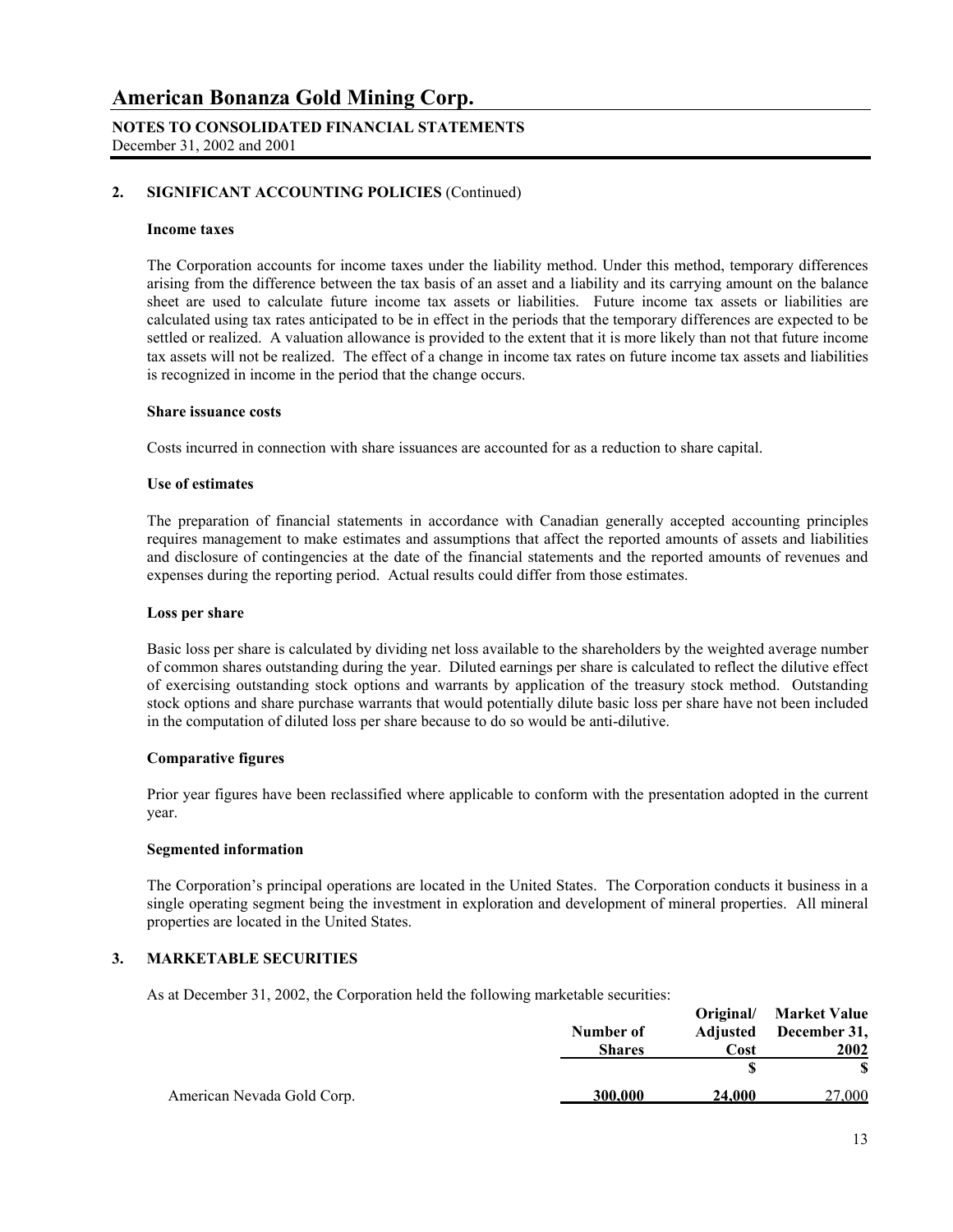### **NOTES TO CONSOLIDATED FINANCIAL STATEMENTS**

December 31, 2002 and 2001

#### **3. MARKETABLE SECURITIES** (Continued)

Pursuant to the terms of the Option Agreement entered into with American Nevada Gold Corp. (note 5) the Corporation received 300,000 common shares and other consideration for entering into this Agreement.

#### **4. COPPERSTONE PROPERTY**

**(a)** The Corporation is currently engaged in exploring and developing the Copperstone gold property in La Paz County, Arizona, U.S.A. through two joint ventures as follows:

|                                                                                                     | 2002                   | 2001                              |
|-----------------------------------------------------------------------------------------------------|------------------------|-----------------------------------|
|                                                                                                     | \$                     | \$                                |
| Copperstone Project<br>Copperstone D-Zone                                                           | 4,364,150<br>2,685,237 | 2,482,067<br>1,824,470            |
|                                                                                                     | 7,049,387              | 4,306,537                         |
| <b>COPPERSTONE PROJECT</b>                                                                          |                        |                                   |
| Balance, December 31, 1997                                                                          |                        | \$                                |
| Option payment<br><b>Exploration</b> expenditures                                                   |                        | 783,250<br>575,260                |
| Balance, December 31, 1998<br><b>Exploration</b> expenditures                                       |                        | 1,358,510<br>377,396              |
| Balance, December 31, 1999<br><b>Exploration</b> expenditures                                       |                        | 1,735,906<br>576,120              |
| Balance, December 31, 2000<br><b>Exploration</b> expenditures                                       |                        | 2,312,026<br>170,041              |
| Balance, December 31, 2001<br><b>Exploration</b> expenditures<br>Acquisition of additional interest |                        | 2,482,067<br>150,012<br>1,732,071 |
| Balance, December 31, 2002                                                                          |                        | 4,364,150                         |

In August 1998, the Corporation entered into an agreement (the "Arctic Joint Venture") with Arctic Precious Metals Inc. ("Arctic"), a subsidiary of Royal Oak Mines Inc., to explore and develop the Copperstone gold property. Pursuant to the Arctic Joint Venture, the Corporation acquired a 25 percent interest in the Copperstone Project for a cash payment of US\$500,000 with an option to increase its interest in the property to 80 percent by incurring US\$4,000,000 of exploration expenditures and other payments. Additionally the Corporation has agreed to make a US\$30,000 annual advance royalty payment to the property owner.

 In November 1999, the Corporation entered into a purchase and sale agreement with Arctic whereby the Corporation agreed to purchase for US\$1,000,000 all of Arctic's rights, title and interest in the Copperstone Project owned by Arctic who was undergoing U.S. Bankruptcy Code Chapter 11 financial restructuring.

 During the year, court approval was received in Arctic's U.S. bankruptcy proceedings and on March 4, 2002 the Corporation completed the acquisition of the remaining 75 percent not already owned in the Copperstone property at a cost of US\$1,000,000, having received the necessary approvals from the U.S. Bankruptcy Court. Funding for this acquisition was by way of a loan of US\$1,100,000 from Brascan Financial Corporation ("Brascan") (note 6).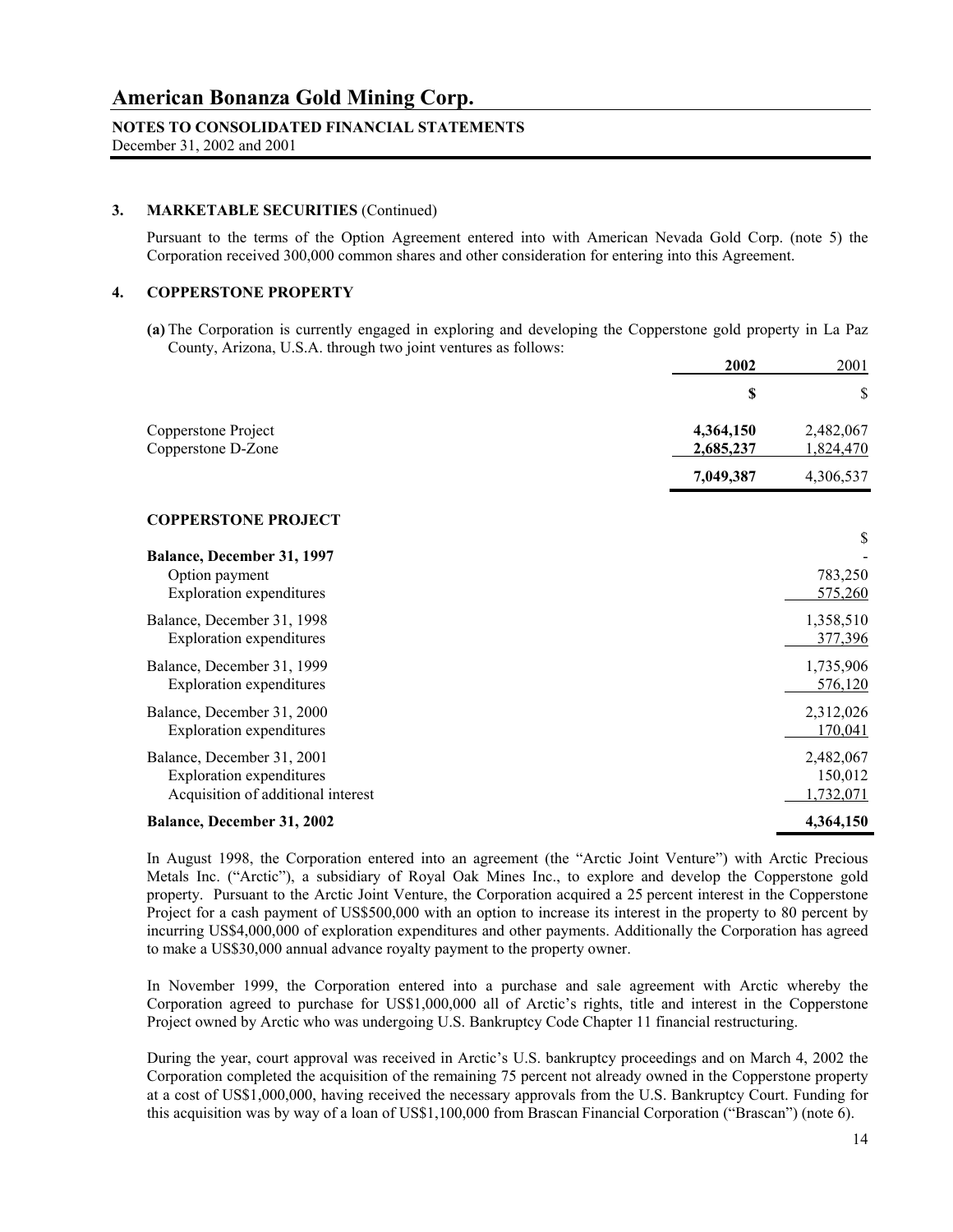**NOTES TO CONSOLIDATED FINANCIAL STATEMENTS** December 31, 2002 and 2001

#### **4. COPPERSTONE PROPERTY** (Continued)

#### **(b)COPPERSTONE D-ZONE**

| Initial advance                              | 407,382   |
|----------------------------------------------|-----------|
| Advance royalty payment                      | 199.706   |
| Acquisition of D-Zone joint venture interest | 601,639   |
| Exploration expenditures                     | 1,476,510 |
|                                              | 2,685,237 |

 In June 2000, the Corporation entered into an agreement (the Copperstone D-Zone Joint Venture) with Centennial Development Corporation ("CDC") for the underground exploration and extraction of mineralized materials from the D-Zone of up to 50,000 tons of mineralized material from the Copperstone property. Pursuant to the Copperstone D-Zone Joint Venture, as amended, the Corporation assumed a 55 percent interest in the Copperstone D-Zone Joint Venture for a cash payment of US\$375,000 with a an option to increase its interest in the property as follows:

- (a) additional 5 percent interest if the Corporation provides all funding necessary to complete Phase One as documented in the agreement; and,
- (b) further 15 percent interest for a cash payment of US\$500,000.

 During 2001, Phase One was completed and the Corporation earned the additional 5 percent interest in the Copperstone D-Zone Joint Venture for a total earned interest of 60 percent.

 On February 14, 2002, the Corporation entered into an agreement with CDC whereby it would acquire the remaining 40 percent interest of the D-Zone Joint Venture not already owned for the following consideration:

- (a) assumption of a total of US\$325,000 of Copperstone related liabilities and if these liabilities exceed the estimated amount then the additional amounts will be paid equally by CDC and the Corporation. These liabilities were recorded by the Corporation as at December 31, 2000. The Corporation subsequently settled approximately US\$218,815 of the liabilities for approximately US\$83,500 and accordingly wrote down these liabilities by US\$135,315 during the year;
- (b) assumption of an estimated CDC payroll tax liability of up to US\$180,000 that may arise. If these liabilities exceed the estimated amount, then the additional amounts will be paid equally by CDC and the Corporation;
- (c) US\$345,000 payable to CDC and or its principal on or before July 31, 2002;
- (d) A net smelter royalty of three percent paid to CDC from the first 50,000 tons of mineralized material extracted from the D-Zone, subsequent to repayment pursuant to its Brascan loan agreement (note 6); and,
- (e) US\$70,000 from initial proceeds from extraction of mineralized materials from the D-Zone, following repayment pursuant to its Brascan loan agreement (note 6).

On July 26, 2002 the Corporation paid US\$345,000 to CDC in accordance with the above agreement and recorded a further US\$180,000 (Cdn.\$283,968) in accounts payable to reflect the estimated CDC payroll tax liability that may arise.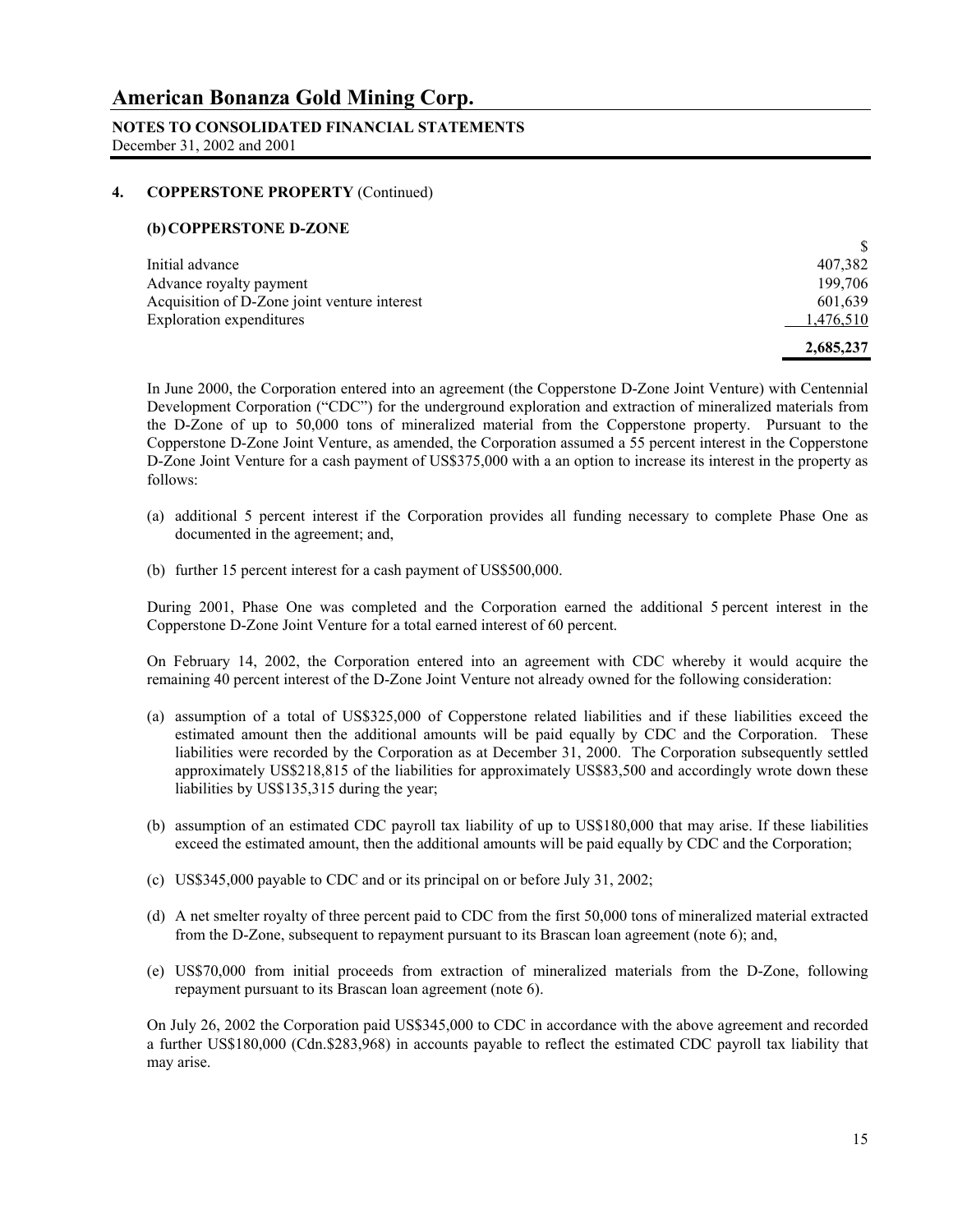### **NOTES TO CONSOLIDATED FINANCIAL STATEMENTS**

December 31, 2002 and 2001

#### **4. COPPERSTONE PROPERTY** (Continued)

 On October 17, 2002 the Corporation entered into mining services agreement with an Underground Mining Contractor ("Mining Contractor") for purposes of the development and extension of an existing underground decline in the D-Zone to establish underground infrastructure for subsequent exploration and development programs. On the basis of meeting certain pre-determined performance criteria the Mining Contractor can earn up to a 5 percent net profits royalty from the D-Zone bulk sample of up to 50,000 tons of mineralized material that may be completed.

 All required payments were made with respect to the Copperstone project during 2002; therefore, the claims held are in good standing until August 2003.

#### **5. MINERAL PROPERTIES**

Other mineral properties consist of the following:

|          | 2002      | 2001      |
|----------|-----------|-----------|
|          | S         | \$        |
| Pamlico  | 1,377,552 | 1,414,486 |
| Gold Bar | 322,940   | 375,990   |
|          | 1,700,492 | 1,790,476 |

 Through the acquisition of Bonanza Gold Inc. and its wholly-owned subsidiary, Bonanza Explorations Inc., in 2000 the Corporation owned, or controlled by option, a number of exploration projects in the State of Nevada, U.S.A.

The primary projects consisted of Pamlico, Golden Arrow, Gilbert, Gold Bar and Snowstorm properties.

 During 2001 the Corporation returned the Golden Arrow project to the property vendor and released the Snowstorm, Gilbert and other mineral claims recognizing a write-down of \$893,558 during the year.

 The Pamlico and Gold Bar projects currently comprise 133 patented and unpatented claims covering approximately 10 square kilometers which are prospective for gold. An annual cash filing of US\$105 per unpatented claim is required to be paid to the Bureau of Land Management and the local counties. Annual taxes on patented claims are payable to the local authorities. All required payments were made with respect to the Pamilco and Gold Bar projects during 2002; therefore, the claims held are in good standing until August 2003.

#### **Pamlico**

 The Pamlico property is located in Mineral County, 15 kilometres from Hawthorne, Nevada. Pamlico was subject to a cash payment of US\$25,000 due November 2001 which was deferred and paid in 2002. In 2002, a cash payment of US\$150,000 was made and in 2003 the final cash payment will increase to US\$675,000. The property is subject to a 1 percent net profits interest royalty after the final cash payment. Pamlico has no associated work commitments.

#### **Gold Bar**

 The Gold Bar properties are located in Eureka County, 50 kilometres northwest of Eureka, Nevada. Gold Bar is subject to a 2 percent net smelter royalty capped at US\$1,000,000 on future production.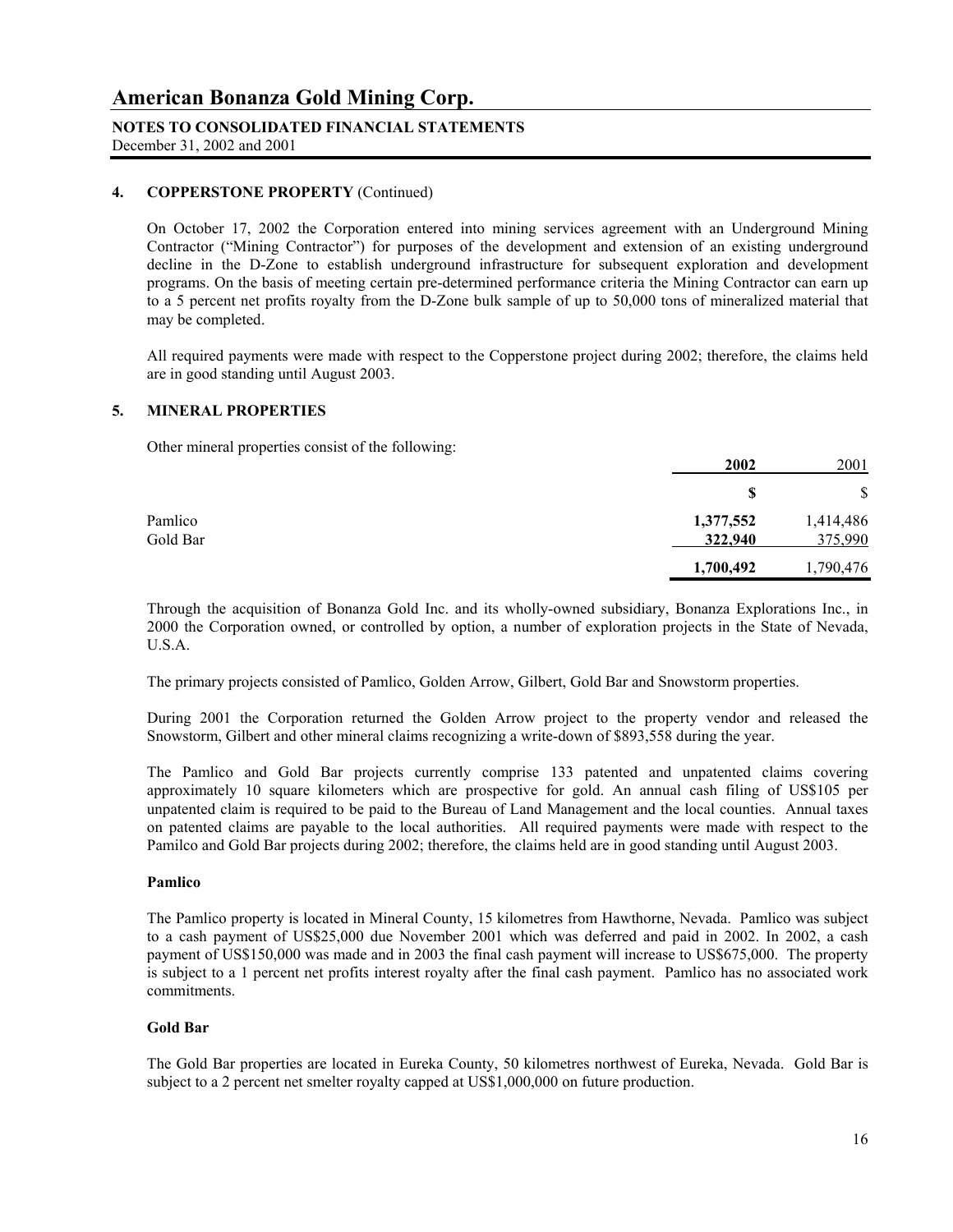### **NOTES TO CONSOLIDATED FINANCIAL STATEMENTS**

December 31, 2002 and 2001

#### **5. MINERAL PROPERTIES** (Continued)

On September 27, 2002 the Corporation entered into an Option Agreement with American Nevada Gold Corp. ("American Nevada"). Under the terms of the Option Agreement, American Nevada will be granted an option to earn a 50 percent interest in both the Pamlico and Gold Bar properties (the "Properties") for the following consideration:

- (a) Cash consideration totaling \$107,500; and,
- (b) Issuance of 800,000 common shares of American Nevada with 300,000 common shares (note 3) to be issued in Year 1, and 250,000 common shares to be issued in each of Year 2 and 3 and fund exploration expenditure totaling \$3,600,000 over a three-year period.

Joint venture funding of \$480,000 has been received at December 31, 2002 of which \$269,029 was expended on exploration and \$210,971 was held as an advance on exploration, with additional funding requirements as follows: Year 1- \$20,000; Year 2 - \$1,100,000 and Year 3 – \$2,000,000. American Nevada's interest will vest at a rate of Year 1- 5 percent; Year 2 – 20 percent and Year 3 – 25 percent for a cumulative interest of 50 percent.

The Corporation has retained a back-in right to increase its interest in the Properties from 50 percent to 70 percent at any time within sixty days of the third anniversary date of the Option Agreement by reimbursing American Nevada for 200 percent of its required cumulative exploration expenditures or \$7,200,000.

#### **6. LONG-TERM DEBT**

In connection with the acquisition of the remaining 75 percent interest in the Copperstone project not already owned (note 4) the Corporation received a loan of US\$1,100,000 from Brascan Financial Corporation ("Brascan"), fully secured against the assets of the Corporation (the "Brascan Loan") with interest accruing at the U.S. Base Rate and to be paid monthly.

Under the terms of the agreement with Brascan, the Brascan Loan is repayable in two equal installments of US\$550,000 on March 4, 2003 and March 4, 2004, and in addition the Corporation has agreed to cause all proceeds, net of reasonable commissions and legal and other expenses related to such transaction, of any issuance of securities of the Corporation in excess of the aggregate sum of US\$1,000,000 received by the Corporation at any time during which the loan is outstanding, to be immediately paid to Brascan in accordance with the following formula:

- (a) 10% of cumulative proceeds greater than US\$1,000,000 but less than US\$2,000,000;
- (b) 20% of cumulative proceeds equal to or greater than US\$2,000,000 but less than US\$4,000,000; and
- (c) 30% of cumulative proceeds equal to or greater than US\$4,000,000 but less than US\$6,000,000.

Furthermore, the Corporation has agreed to cause all proceeds (less direct mining and operating expenses and other direct costs of sale) of any sale or other disposition of gold or gold-bearing ores or concentrates from the Corporation's interest in the Copperstone Property, including all such sales and dispositions in the ordinary course of the Corporation's business, at any time during which any of the Brascan Loan remains outstanding, to be immediately paid to Brascan on account of such outstanding amounts.

As a result of the Corporation's public offering completed on June 10, 2002 (note 7) the Corporation paid Brascan US\$12,800 on July 2, 2002 as a partial principal repayment of the loan outstanding.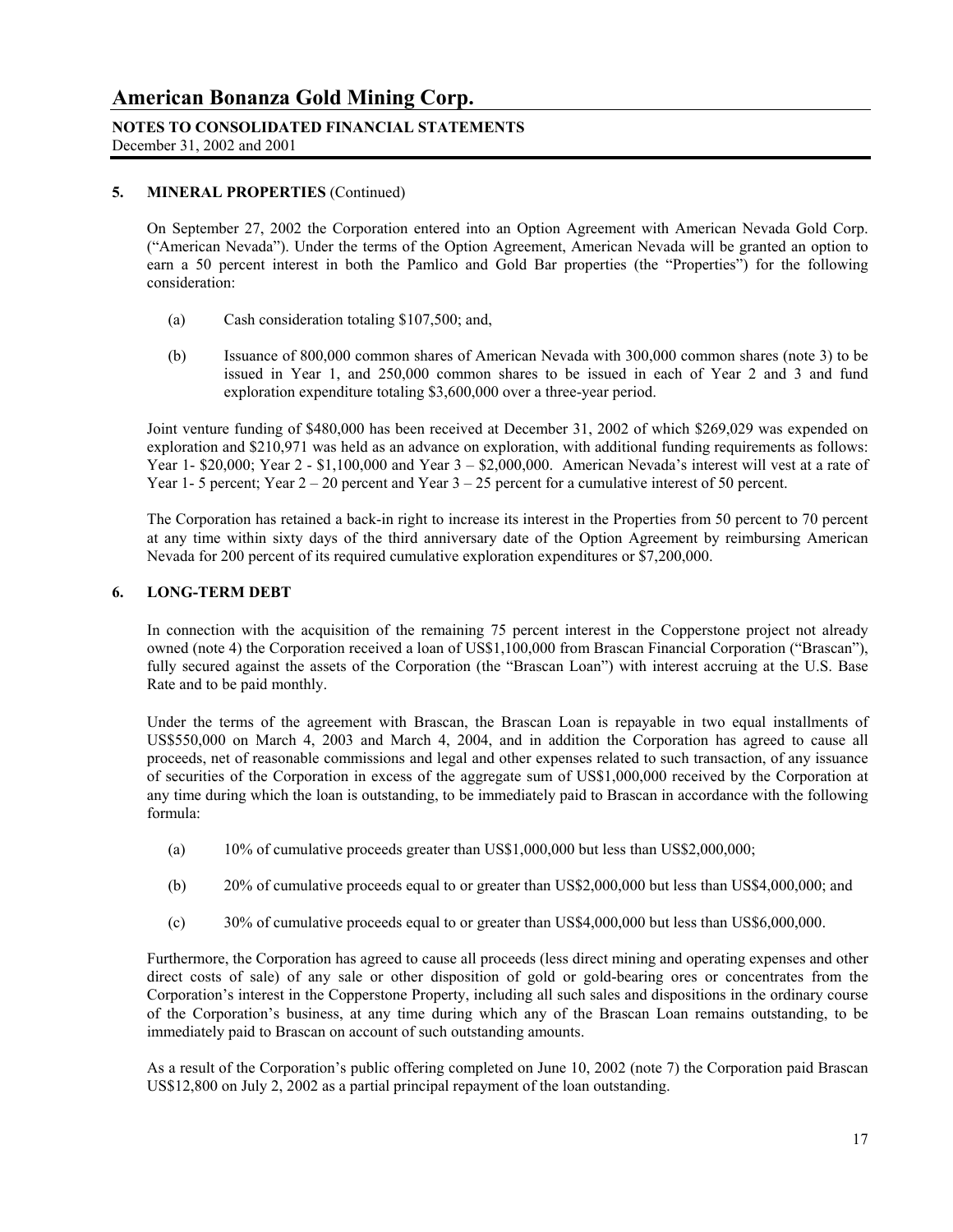#### **NOTES TO CONSOLIDATED FINANCIAL STATEMENTS**

December 31, 2002 and 2001

#### **6. LONG-TERM DEBT** (Continued)

On March 4, 2003 the Corporation repaid US\$537,200 to satisfy its remaining repayment obligation in 2003 pursuant to the loan agreement.

 The Corporation has also granted Brascan a non-transferable warrant to purchase up to 1,500,000 common shares of the Corporation at \$0.13 per share until March 4, 2004, with an option to extend the warrant for three additional one-year terms (note 7).

#### **7. SHARE CAPITAL**

#### **Authorized**

The authorized share capital of the Corporation consists of 400,000,000 (2000 - 400,000,000) Class "A" common voting shares without par value, and 100,000,000 Class "B" preferred shares without par value, issuable in series.

| <b>Issued – Class A Common</b>             | Number of<br>Common<br><b>Shares</b> | Amount     |
|--------------------------------------------|--------------------------------------|------------|
|                                            |                                      | S          |
| Balance, December 31, 2000 and 2001        | 64,735,129                           | 17,742,491 |
| <b>Shares issued for:</b>                  |                                      |            |
| Public offering                            | 15,384,600                           | 2,000,000  |
| Corporate finance fee on public offering   | 400,000                              |            |
| Warrant exercise                           | 20,000                               | 3,000      |
| Stock option exercise                      | 310,000                              | 40,850     |
| Debt settlement                            | 2,000,000                            | 400,000    |
| Private placement                          | 10,166,665                           | 1,525,000  |
| Corporate finance fee on private placement | 250,000                              |            |
| Share issue costs                          |                                      | (381, 359) |
| <b>Balance, December 31, 2002</b>          | 93,266,394                           | 21,329,982 |

 On June 10, 2002 the Corporation completed a public offering of 15,384,600 units at a price of \$0.13 per unit totaling \$2,000,000. Each unit is comprised of one common share and one transferable common share purchase warrant ("warrant"). Each warrant entitles the holder to acquire one additional common share for a period of two years until June 10, 2004 at a price of \$0.15 in the first year and \$0.17 in the second year. The warrants were listed for trading on the TSX Venture Exchange on June 11, 2002.

Canaccord Capital Corporation ("Canaccord") as agent for this offering was paid an agent fee of 8.5 percent on the aggregate gross proceeds, non-transferable agent warrants totaling 2,307,690 representing 15 percent of the number of units sold, exercisable under the same terms as the public financing, and a corporate finance fee payable through the issuance of 400,000 units. Each unit is comprised of one common share and one non-transferable warrant exercisable under the same terms as the public financing.

On October 17, 2002 the Corporation completed shares for debt settlement agreements for indebtedness totaling \$400,000 by the issuance of 2,000,000 common shares at a deemed price of \$0.20 per common share. All these securities are subject to Exchange and Securities Act hold periods expiring February 17, 2003.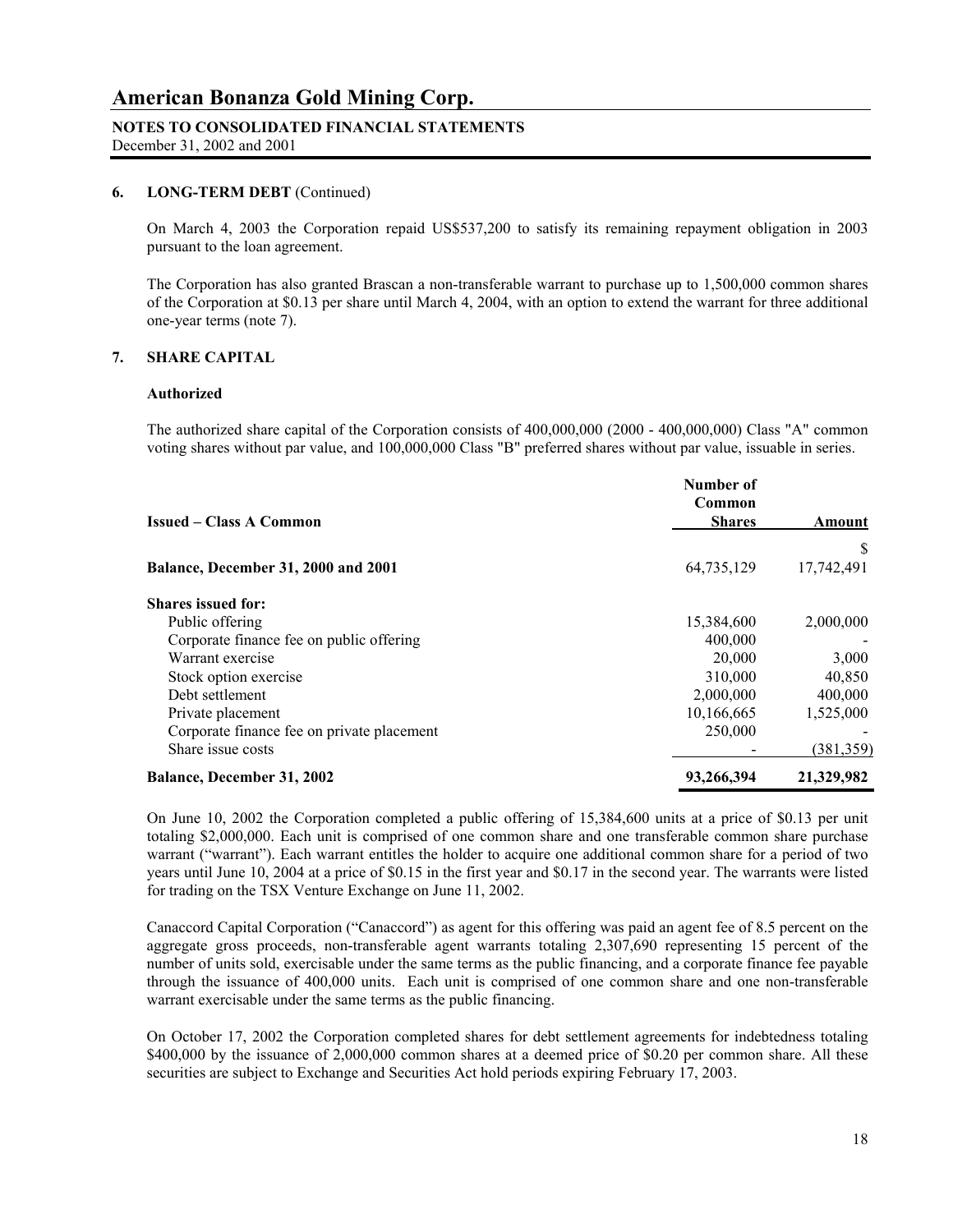## **NOTES TO CONSOLIDATED FINANCIAL STATEMENTS**

December 31, 2002 and 2001

#### **7. SHARE CAPITAL** (Continued)

On October 18, 2002 the Corporation completed a private placement of 10,166,665 units at a price of \$0.15 per unit totaling \$1,525,000. Each unit is comprised of one common share and one non-transferable common share purchase warrant ("warrant"). Each warrant entitles the holder to acquire one additional common share for a period of two years until October 18, 2004 at a price of \$0.17.

Canaccord as agent for this offering was paid an agent fee of 7 percent on the aggregate gross proceeds of the brokered portion sold by Canaccord, non-transferable agent warrants totaling 766,666, exercisable under the same terms as the private placement, representing 10 percent of the number of units sold by Canaccord and a corporate finance fee payable through the issuance of 250,000 units. Each unit is comprised of one common share and one non-transferable warrant exercisable under the same terms as the private placement. All these securities issued pursuant to the Private Placement are subject to Exchange and Securities Act hold periods expiring February 18, 2003.

Subsequent to year end, and on January 31, 2003 the Corporation completed a brokered private placement of 18,295,454 units at a price of \$0.22 per unit totaling \$4,025,000. Each unit is comprised of one common share and one half of a non-transferable common share purchase warrant ("warrant"). Each whole warrant entitles the holder to acquire one additional common share for a period of one year until January 31, 2004 at a price of \$0.28.

Canaccord as agent for this offering was paid an agent fee of 7 percent on the aggregate gross proceeds, agent warrants totaling 1,829,545 representing 10 percent of the number of units sold, exercisable under the same terms as the private placement, and a corporate finance fee payable through the issuance of 450,000 units. Each unit is comprised of one common share and one non-transferable warrant exercisable under the same terms as the private placement. All these securities issued pursuant to the Private Placement are subject to Exchange and Securities Act hold periods expiring May 31, 2003.

#### **Options**

 The Corporation presently does not have a formal plan for the granting of stock options. Pursuant to the policies of the TSX-V, the Corporation may grant incentive stock options to its officers, directors and employees enabling them to acquire up to 10 percent of the issued shares of the Corporation. The exercise price of stock options is determined by the Board of Directors of the Corporation at the time of grant and may not be less than the discounted market price. Options have a maximum term of five years and terminate 90 days following the termination of the optionee's employment, except in the case of retirement, death or disability, in which case they terminate one year after the event.

 The Corporation has granted stock options to acquire an aggregate of 9,010,000 common shares to directors, officers and employees exercisable at between \$0.10 and \$0.20 per share at varying times up until December 4, 2007 as follows:

| Number of      |                       |                    |
|----------------|-----------------------|--------------------|
| <b>Options</b> | <b>Exercise Price</b> | <b>Expiry Date</b> |
| 190,000        | \$0.20                | January 11, 2005   |
| 310,000        | \$0.15                | September 11, 2005 |
| 2,050,000      | \$0.15                | December 22, 2005  |
| 2,560,000      | \$0.10                | March 4, 2007      |
| 3,900,000      | \$0.17                | December 6, 2007   |
| 9,010,000      |                       |                    |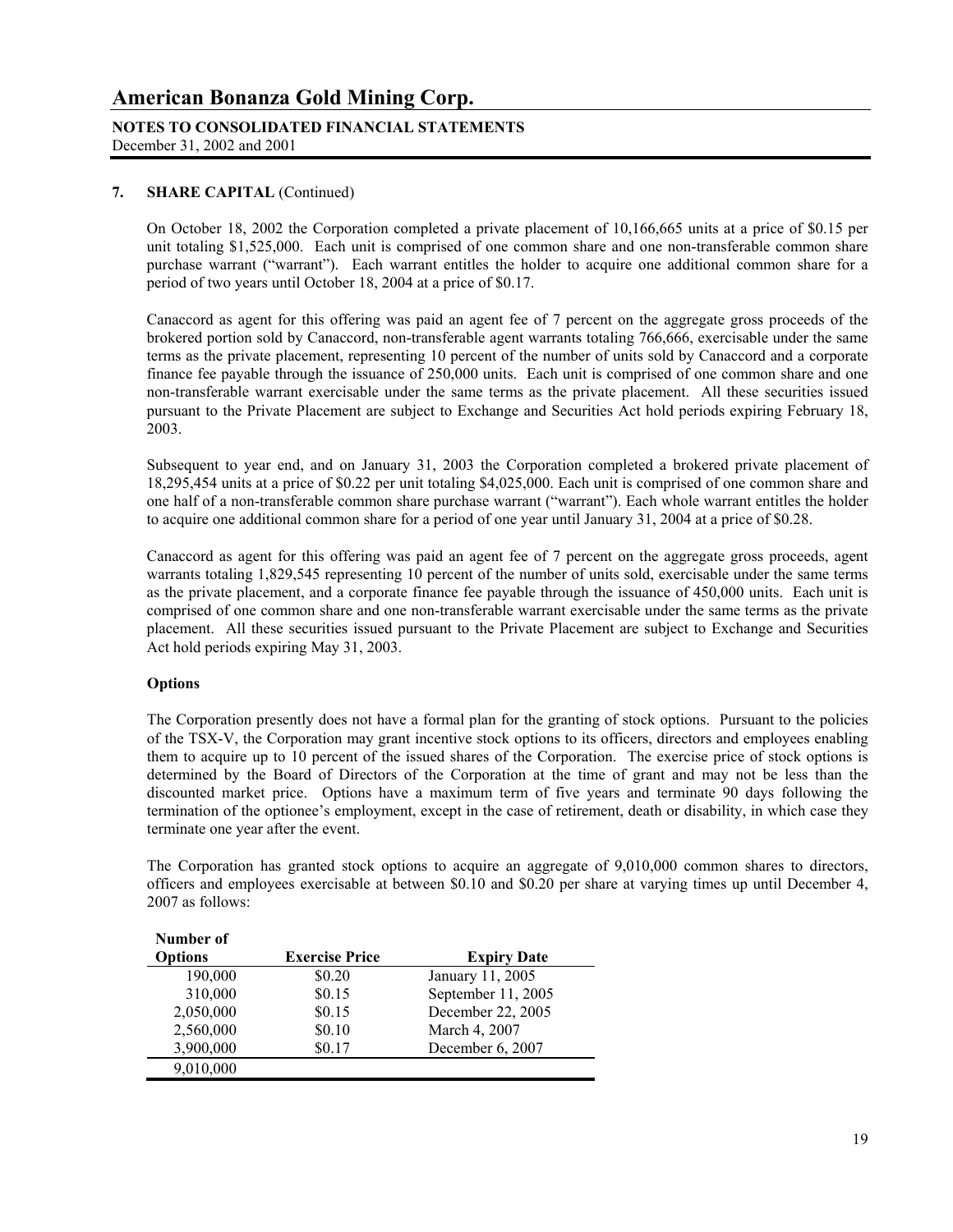### **NOTES TO CONSOLIDATED FINANCIAL STATEMENTS**

December 31, 2002 and 2001

#### **7. SHARE CAPITAL** (Continued)

 The weighted average exercise price of these options is \$0.15 per share. Subsequent to December 31, 2002 100,000 share options were exercised at \$0.10.

 On February 24, 2003 the Corporation granted 1,250,000 share options to directors and employees, at an exercise price of \$ 0.31 exercisable until February 24, 2008.

During the year ended December 31, 2002 no compensation costs were recorded in the financial statements of operation and deficit for option granted to employees or non-employees. Had compensation costs been determined for employee awards granted after December 31, 2001 using the fair value based method at their respective grant dates, the Corporation's proforma net loss and proforma basic and diluted loss per share would have been as follows:

|                                                             | December 31,<br>2002 |
|-------------------------------------------------------------|----------------------|
|                                                             |                      |
| Net loss for the year as reported                           | 485,054              |
| Compensation expense related to fair value of stock options | 443,967              |
| Pro forma net loss for the year                             | 929.021              |
| Pro forma loss per share basic and diluted                  | (0.01)               |

The fair value of each option grant is estimated on the date of grant using the Black-Scholes option pricing model with the following weighted average assumptions used for grants in the year ended December 31, 2002; no dividends are to be paid; volatility of 100 percent; risk free interest rate of 3 percent; and expected life of two years.

#### **Warrants**

 The Corporation has granted share purchase warrants to acquire an aggregate of 30,755,621 common shares as follows:

| <b>Number</b> |                       |                                |
|---------------|-----------------------|--------------------------------|
| of warrants   | <b>Exercise price</b> | <b>Expiry date</b>             |
| 18,072,290    | \$ 0.15 to \$0.17     | June 10, 2003 to June 10, 2004 |
| 11,183,331    | \$ 0.17               | October 18, 2004               |
| 1,500,000     | \$ 0.13               | March 4, 2004 (1)              |
| 30,755,621    |                       |                                |

(1) Brascan has an option (the "Option") to extend the term of its warrant or any unexercised portion thereof for three additional one year terms beyond the original two year Expiry Date of its warrant, which Option may be exercised by Brascan by giving notice in writing to the Corporation to that effect at any time during the 30 day period (the "Option Period") commencing prior to the then current Expiry Date of its warrant. If Brascan exercises the Option, the Corporation is required to deliver to Brascan a new warrant certificate, against surrender to the Corporation of the old warrant certificate, and obtain all necessary stock exchange approval relating to the new warrant. The new Brascan warrant shall be on that same terms and conditions as the current Brascan warrant; provided that (a) as required by the Exchange, the exercise price of the new warrant will be the weighted average of the closing price of the Corporation's common shares during the 10 day period commencing on the date that is no more than 30 days prior to the expiry date of the then current Brascan warrant, and (b) the term of the new Brascan warrant shall be one year subject to the renewal Option.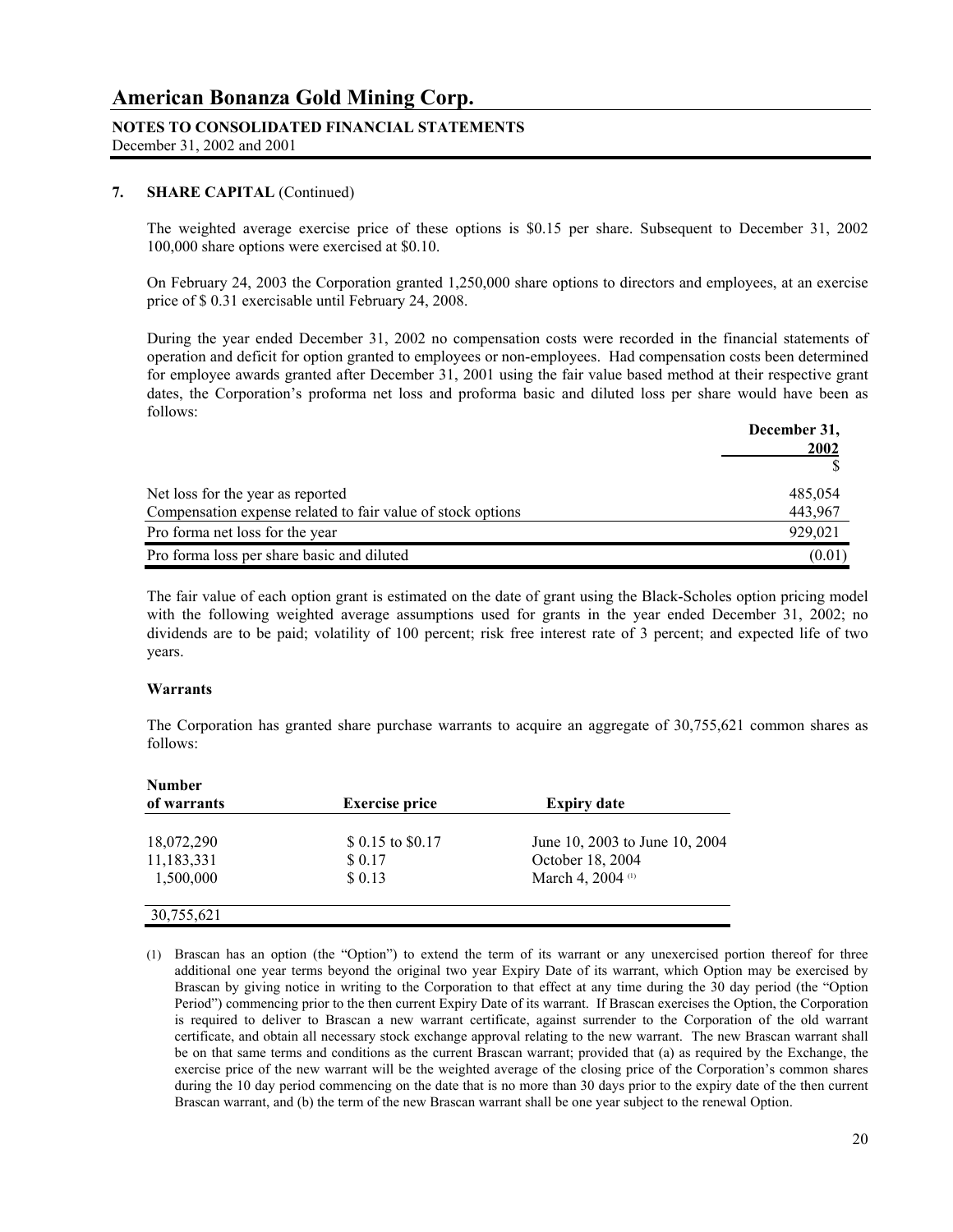#### **NOTES TO CONSOLIDATED FINANCIAL STATEMENTS**

December 31, 2002 and 2001

#### **7. SHARE CAPITAL** (Continued)

Subsequent to December 31, 2002 794,243 share purchase warrants were exercised at \$0.15 and a further 2,000,000 share purchase warrants were exercised at \$0.17

#### **Shares held in escrow**

 At December 31, 2002, 9,000,000 common shares of the 20,000,000 common shares of the Corporation issued to acquire Bonanza Gold Inc. remained in escrow and are subject to further release for a period of up to 36 months from the date of the acquisition on December 21, 2000.

 On March 14, 2003 the Corporation qualified and met the requirements for a TIER 1 issuer on the TSX Venture Exchange. As a result of the change in classification all remaining common shares held in escrow were released.

#### **8. RELATED PARTY TRANSACTIONS**

During the year the Corporation settled approximately \$320,968 in due to related parties debt by the issuance of shares (note 7), wrote-off approximately \$26,712 and paid out the remaining balance resulting in a due to related party balance of \$6,000 at March 31, 2002.

During the year, the Corporation accrued \$nil (2001-\$6,358) in professional fees to a director of the Corporation.

#### **9. GENERAL AND ADMINISTRATIVE EXPENSES**

|                                          | 2002      | 2001    |
|------------------------------------------|-----------|---------|
|                                          | S         | \$      |
| Management fees, consulting and salaries | 271,327   | 194,544 |
| Office and administration                | 8,082     | 5,777   |
| Legal and accounting                     | 56,607    | 27,906  |
| Public company expenses                  | 39,849    | 4,675   |
| Expense recoveries                       | (89, 121) |         |
|                                          | 286,744   | 232,902 |

#### **10. INCOME TAXES**

The Corporation has tax loss carryforwards of approximately \$3,700,000 available to offset future income for tax purposes which expire as follows:

|      | \$        |
|------|-----------|
| 2003 | 552,000   |
| 2004 | 1,008,000 |
| 2005 | 581,000   |
| 2006 | 526,000   |
| 2007 | 495,000   |
| 2008 | 222,000   |
| 2009 | 316,000   |
|      |           |

In addition, the Corporation has approximately \$11,400,000 of foreign exploration and development expense carryforwards available to be deducted against certain future resource profits. The availability of these foreign tax deductions is restrictive.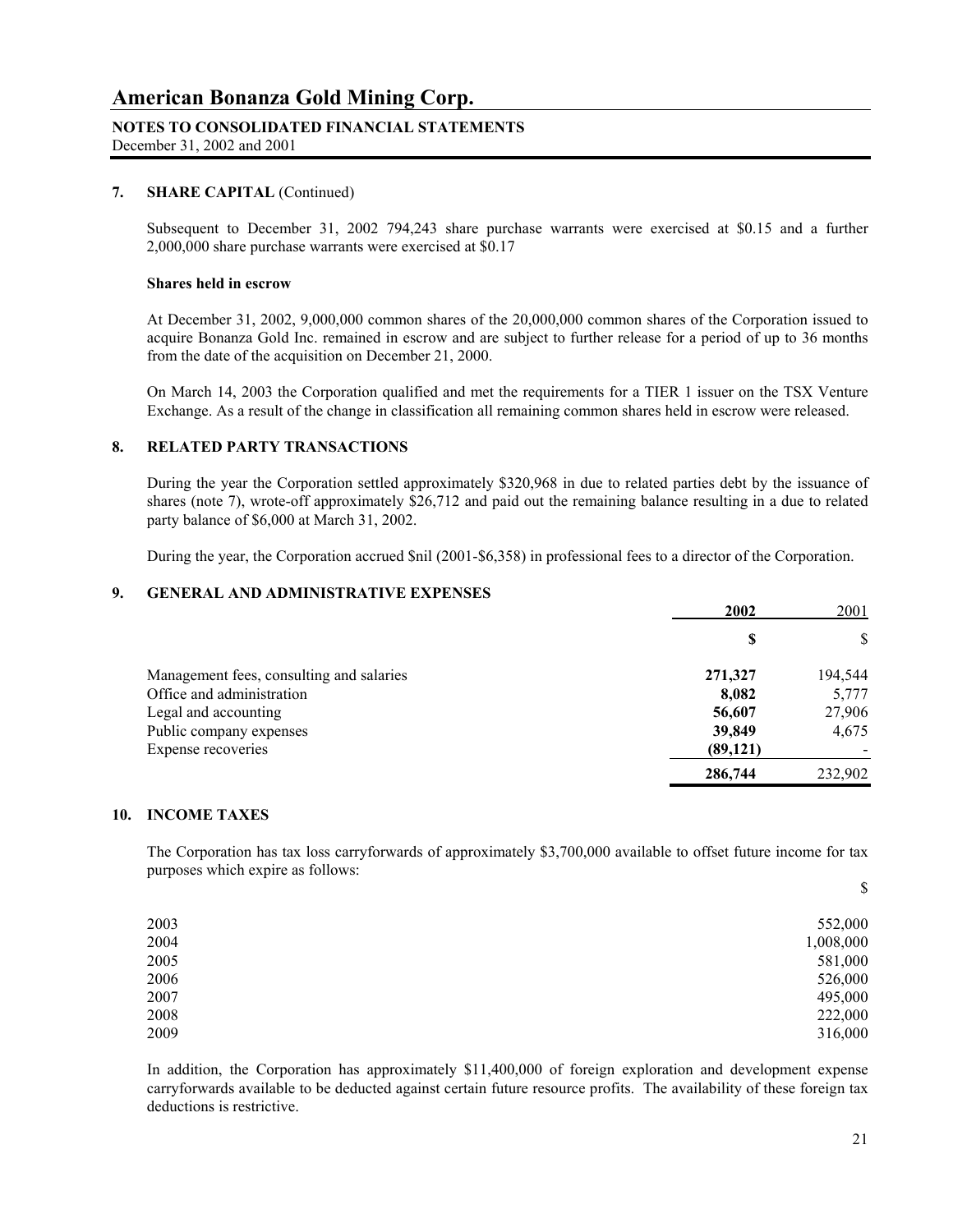#### **NOTES TO CONSOLIDATED FINANCIAL STATEMENTS**

December 31, 2002 and 2001

#### **10. INCOME TAXES** (Continued)

The Corporation has taken a full valuation allowance in respect of these carryforwards; accordingly, no future tax asset has been recognized in these financial statements.

Future income taxes result primarily from temporary differences in the recognition of certain revenue and expense items for financial and income tax reporting purposes. Significant components of the Corporation's future income tax assets and liabilities are as follows:

|                                         | 2002        | 2001        |
|-----------------------------------------|-------------|-------------|
|                                         | \$          | S           |
| Future income tax assets                |             |             |
| Tax loss carryforwards                  | 1,800,000   | 1,877,000   |
| Resource exploration deductions         | 5,700,000   | 5,294,000   |
| Book and tax base differences on assets | 8,000       | 4,000       |
| Valuation allowance                     | (7,508,000) | (7,175,000) |
| Future income tax assets                |             |             |
| Future income tax liability             |             |             |
| Mineral properties                      | (328, 654)  | (328, 654)  |
|                                         |             |             |

#### **11. SUBSEQUENT EVENT**

In addition to items disclosed elsewhere in these notes, the Corporation entered into employment agreements subsequent to December 31, 2002 with two of its senior executives. These employment agreements provide for combined annual base salaries and benefits of US\$250,000 and in the event of termination without cause, or any change in effective control of the Corporation that occurs, the Corporation must pay these executives liquidated damages in an amount equal to three years salary and benefits.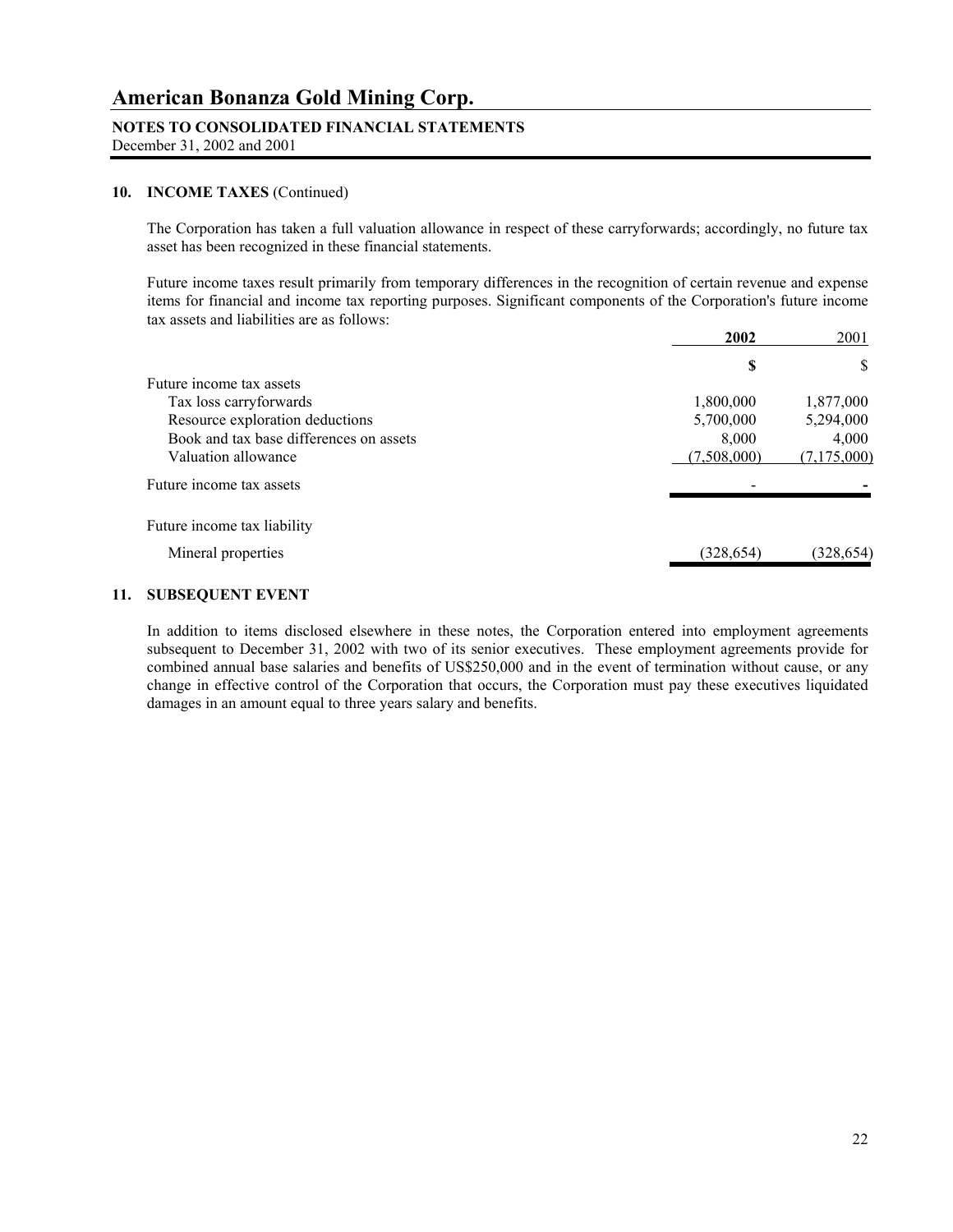#### **1. ANALYSIS OF DEFERRED EXPENDITURES**

Summary of exploration and acquisition related expenditures on active properties:

|                                                   | Copperstone<br>Project | Copperstone<br>D-Zone | <b>Nevada</b><br>Projects | <b>Total</b> |
|---------------------------------------------------|------------------------|-----------------------|---------------------------|--------------|
|                                                   | \$                     | \$                    | $\mathbf S$               | $\mathbf S$  |
| Balance, December 31, 2001                        | 2,482,067              | 1,824,470             | 1,790,476                 | 6,097,013    |
| Additions during the year                         |                        |                       |                           |              |
| Acquisition of an additional 75%                  | 1,657,835              |                       |                           | 1,657,835    |
| Interest capitalized on loan                      | 74,236                 |                       |                           | 74,236       |
| Acquisition of D-Zone JV interest                 |                        | 601,639               |                           | 601,639      |
| Underground decline (mining)                      |                        | 157,020               |                           | 157,020      |
| Underground decline (geology)                     |                        | 55,002                |                           | 55,002       |
| <b>BLM</b> land payments                          | 44,594                 |                       | 54,686                    | 99,280       |
| Advance royalty payment                           |                        | 47,106                |                           | 47,106       |
| Property payment                                  |                        |                       | 235,530                   | 235,530      |
| Drilling and support costs                        |                        |                       | 20,329                    | 20,329       |
| Site maintenance & camp support                   |                        |                       |                           |              |
| Utilities and power                               | 58,140                 |                       |                           | 58,140       |
| Property caretakers                               | 15,331                 |                       |                           | 15,331       |
| Disposal                                          | 10,310                 |                       |                           | 10,310       |
| Telephone                                         | 13,143                 |                       |                           | 13,143       |
| Maintenance program                               | 3,819                  |                       |                           | 3,819        |
| Supplies                                          | 3,117                  |                       |                           | 3,117        |
| Other                                             | 1,558                  |                       |                           | 1,558        |
| Less: recovery from joint<br>venture partner      |                        |                       | (269, 029)                | (269, 029)   |
| Less: consideration from joint<br>venture partner |                        |                       | (131,500)                 | (131,500)    |
|                                                   | 1,882,083              | 860,767               | (89, 984)                 | 2,652,866    |
| Balance, December 31, 2002                        | 4,364,150              | 2,685,237             | 1,700,492                 | 8,749,879    |

#### **2. RELATED PARTY TRANSACTIONS**

 During the year the Corporation settled approximately \$320,968 in due to related parties debts by the issuance of shares, wrote-off approximately \$26,712 and paid out the remaining balance resulting in a due to related party balance of \$6,000 on April 3, 2003.

During the year, the Corporation accrued \$nil (2001-\$6,358) in professional fees to a director of the Corporation.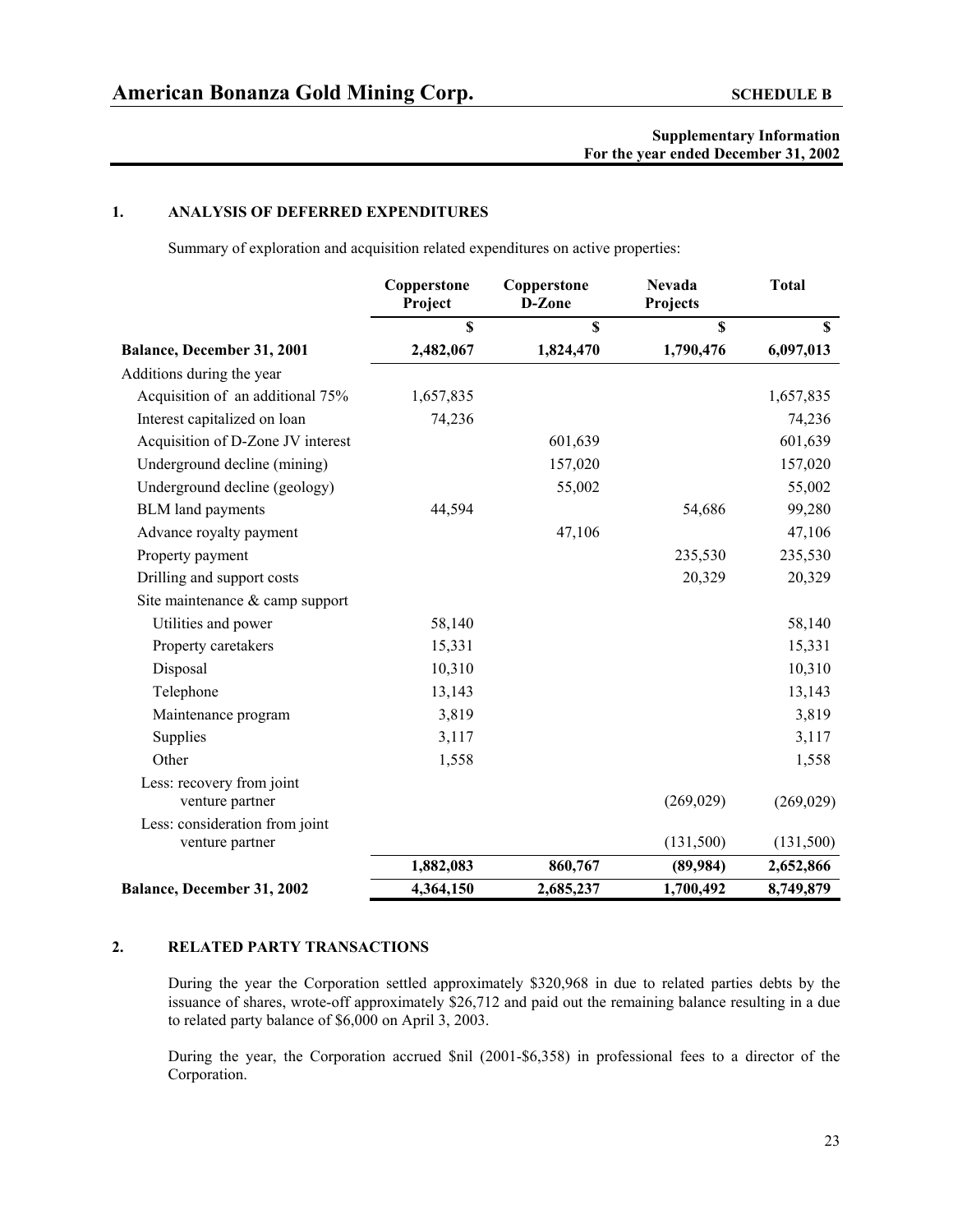#### **3. SUMMARY OF SECURITIES ISSUED AND OPTIONS GRANTED DURING THE YEAR ENDED DECEMBER 31, 2002**

|  | (a) |  |  | Securities Issued During the year ended December 31, 2002: |
|--|-----|--|--|------------------------------------------------------------|
|--|-----|--|--|------------------------------------------------------------|

|                 |                         |                      | Number of     | Price        |                 | <b>Type</b><br>of |               |
|-----------------|-------------------------|----------------------|---------------|--------------|-----------------|-------------------|---------------|
| Date of         | Type of                 | <b>Type of</b>       | <b>Shares</b> | per          | <b>Total</b>    | Consideratio      | Commission    |
| <b>Issue</b>    | <b>Security</b>         | <b>Issue</b>         | <b>Issued</b> | <b>Share</b> | <b>Proceeds</b> | $\mathbf n$       | Paid          |
|                 |                         |                      |               | \$           | \$              |                   | $\mathsf{\$}$ |
| $10$ -Jun- $02$ | Common                  | Public               |               |              |                 |                   |               |
|                 | <b>Shares</b>           | Offering $^{(1)}$    | 15,384,600    | 0.13         | 2,000,000       | Cash              | 170,000       |
| $10$ -Jun- $02$ | Common                  | Corporate            |               |              |                 |                   |               |
|                 | <b>Shares</b>           | Finance              |               |              |                 |                   |               |
|                 |                         | Fee                  | 400,000       | 0.13         |                 | Fee               | Nil           |
| 14-Jun-02       | Common                  | <b>SFOD</b>          |               |              |                 |                   |               |
|                 | <b>Shares</b>           | Warrant              |               |              |                 |                   |               |
|                 |                         | exercise             | 20,000        | 0.15         | 3,000           | Cash              | Nil           |
| $11$ -Jul-02    | Common                  | Options              |               |              |                 |                   |               |
|                 | <b>Shares</b>           | Exercised            | 210,000       | 0.14         | 28,350          | Cash              | Nil           |
| $11-Jul-02$     | Common<br><b>Shares</b> | Options<br>Exercised |               | 0.15         |                 | Cash              | Nil           |
| $15$ -Jul-02    | Common                  |                      | 50,000        |              | 7,500           |                   |               |
|                 | <b>Shares</b>           | Options<br>Exercised | 50,000        | 0.10         | 5,000           | Cash              | Nil           |
| 17-Oct-02       | Common                  | Share for            |               |              |                 |                   |               |
|                 | Shares                  | Debt                 |               |              |                 |                   |               |
|                 |                         | Settlemen            |               |              |                 |                   |               |
|                 |                         | t                    | 2,000,000     | 0.20         | 400,000         | Debt              | Nil           |
| 18-Oct-02       | Common                  | Private              |               |              |                 |                   |               |
|                 | <b>Shares</b>           | Placement            | 10,166,665    | 0.15         | 1,525,000       | Cash              | 80,500        |
| 18-Oct-02       | Common                  | Corporate            |               |              |                 |                   |               |
|                 | Shares                  | Finance              |               |              |                 |                   |               |
|                 |                         | Fee                  | 250,000       | 0.15         |                 | Fee               | Nil           |
|                 |                         |                      |               |              |                 |                   |               |
|                 |                         |                      | 28,531,265    |              | 3,968,850       |                   | 250,500       |

(1) By way of Short Form Offering Document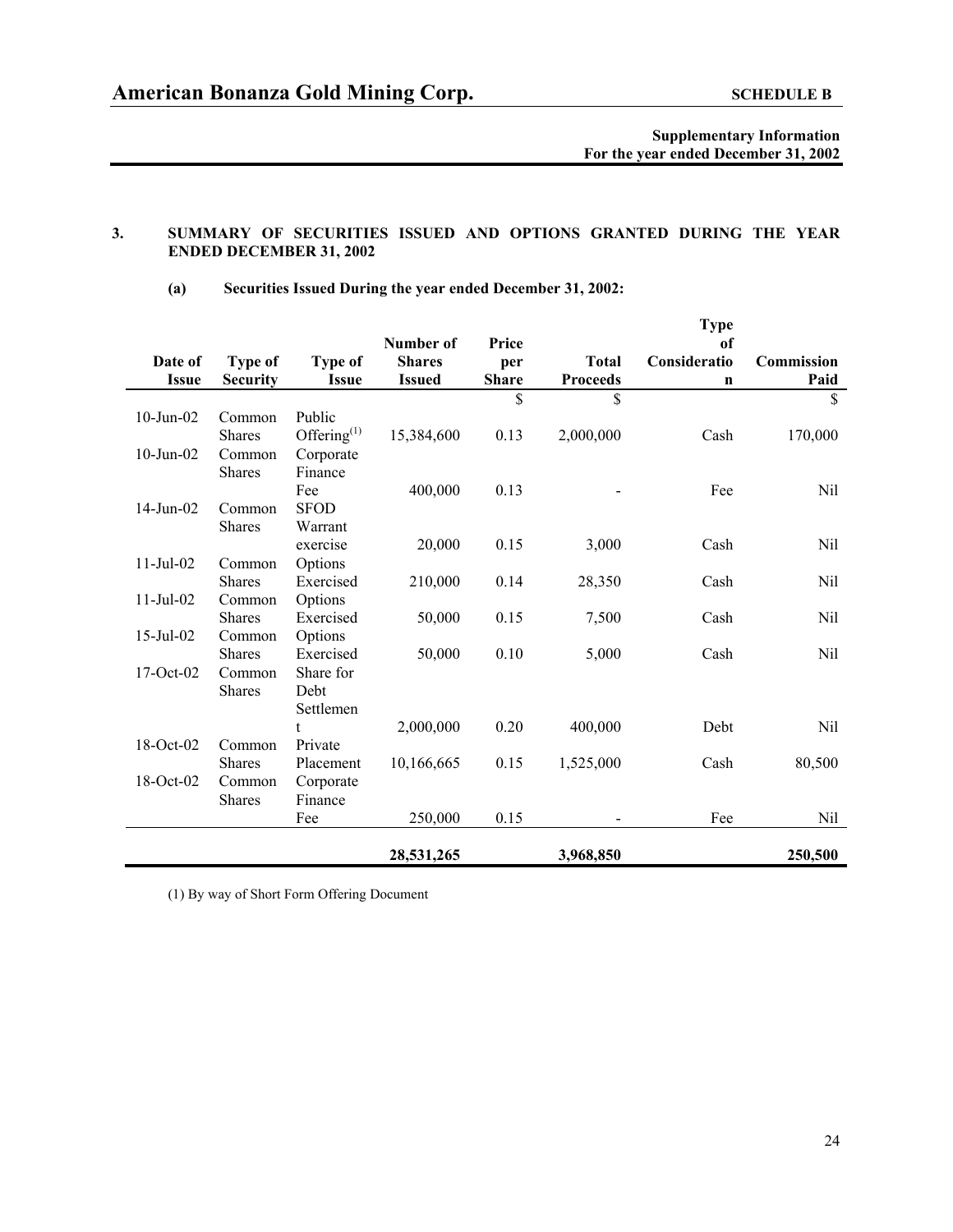#### **(b) Incentive Stock Options Granted During the year ended December 31, 2002:**

| Date of<br>Grant | Number of<br><b>Options</b> | Optionee                       | <b>Position</b>      | <b>Exercise</b><br>Price | <b>Expiry</b><br>Date |
|------------------|-----------------------------|--------------------------------|----------------------|--------------------------|-----------------------|
| $04$ -Mar- $02$  | 1,060,000                   | Brian Kirwin                   | President & Director | \$0.10                   | 04-Mar-07             |
| $04$ -Mar- $02$  | 200,000                     | Ian Telfer                     | Director             | \$0.10                   | 04-Mar-07             |
| 04-Mar-02        | 150,000                     | Don Foster                     | VP Exploration       | \$0.10                   | 04-Mar-07             |
| 04-Mar-02        | 700,000                     | Giulio Bonifacio               | Executive VP & CFO   | \$0.10                   | 04-Mar-07             |
| $04$ -Mar- $02$  | 250,000                     | Foster Wilson                  | Employee             | \$0.10                   | 04-Mar-07             |
| $04$ -Mar- $02$  | 50,000                      | Kendall Rae <sup>(1)</sup>     | Former consultant    | \$0.10                   | 04-Mar-07             |
| 04-Mar-02        | 200,000                     | David Beling                   | Director             | \$0.10                   | 04-Mar-07             |
| 04-Mar-02        | 200,000                     | Ron Netoliztsky <sup>(2)</sup> | Former Director      | \$0.10                   | 04-Mar-07             |
| $06$ -Dec- $02$  | 1,300,000                   | Brian Kirwin                   | President & Director | \$0.17                   | $06$ -Dec-07          |
| $06$ -Dec- $02$  | 500,000                     | Ian Telfer                     | Director             | \$0.17                   | $06$ -Dec-07          |
| $06$ -Dec- $02$  | 200,000                     | Don Foster                     | VP Exploration       | \$0.17                   | $06$ -Dec-07          |
| 06-Dec-02        | 1,350,000                   | Giulio Bonifacio               | Executive VP & CFO   | \$0.17                   | 06-Dec-07             |
| $06$ -Dec- $02$  | 250,000                     | Foster Wilson                  | Employee             | \$0.17                   | $06$ -Dec-07          |
| $06$ -Dec- $02$  | 200,000                     | David Beling                   | Director             | \$0.17                   | $06$ -Dec-07          |
| $06$ -Dec- $02$  | 100,000                     | Maggie Graham                  | Employee             | \$0.17                   | $06$ -Dec-07          |
|                  | 6,710,000                   |                                |                      |                          |                       |

(1) Options exercised July 15, 2002 and subsequently resigned. (2) Options expired, resigned as Director July 9, 2002.

#### **4. SUMMARY OF SECURITIES AS AT DECEMBER 31, 2002**

#### **(a) Authorized Capital**

400,000,000 Class "A" common voting shares without par value 100,000,000 Class "B" preferred shares without par value

#### **(b) Number and Recorded Value for Shares Issued and Outstanding**

93,266,394 common shares at a recorded value of \$21,329,982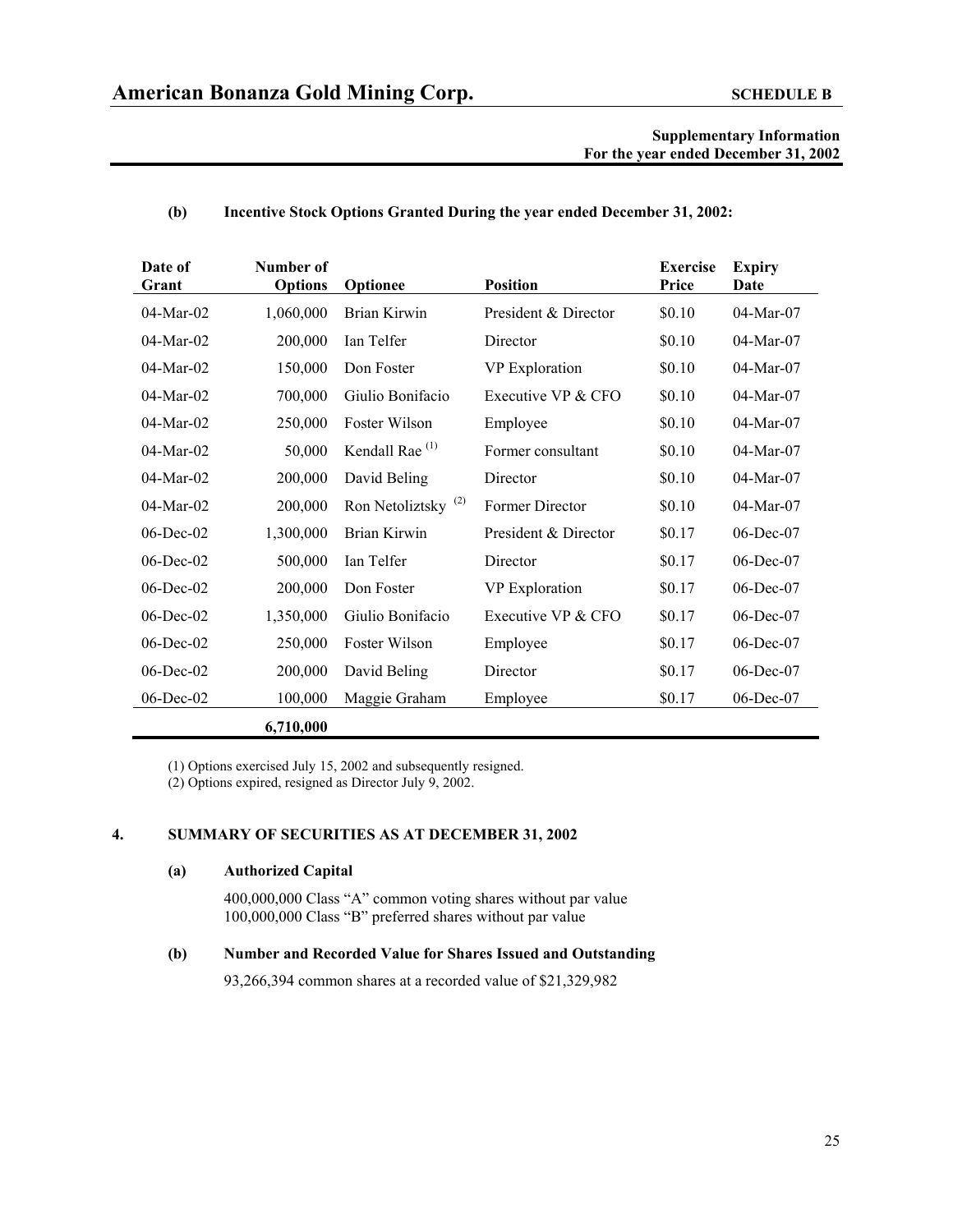#### **(c) Outstanding Options**

| Number of<br><b>Options</b> | <b>Option Exercise</b><br>Price | <b>Option Expiry</b><br>Date |  |
|-----------------------------|---------------------------------|------------------------------|--|
| 190,000                     | \$0.20                          | January 11, 2005             |  |
| 310,000                     | \$0.15                          | September 11, 2005           |  |
| 2,050,000                   | \$0.15                          | December 22, 2005            |  |
| 2,560,000                   | \$0.10                          | March 4, 2007                |  |
| 3,900,000                   | \$0.17                          | December 6, 2007             |  |
| 9,010,000                   |                                 |                              |  |

#### **(d) Outstanding Warrants**

| Number of<br>Warrants | <b>Exercise Price of</b><br>Warrants | <b>Expiry Date of Warrants</b> |
|-----------------------|--------------------------------------|--------------------------------|
| 1,500,000             | \$0.13                               | March 4, $2004^{(1)}$          |
| 18,072,290            | \$0.15 to \$0.17                     | June 10, 2003 to June 10, 2004 |
| 10,166,665            | \$0.17                               | October 18, 2004               |
| 250,000               | \$0.17                               | October 18, 2004               |
| 766,666               | \$0.17                               | October 18, 2004               |
| 30,755,621            |                                      |                                |

(1) Brascan Financial Corporation has an option (the "Option") to extend the term of its warrants or any unexercised portion thereof for three additional one year terms beyond the original two year Expiry Date of its warrant, which Option may be exercised by Brascan by giving notice in writing to the Corporation to that effect at any time during the 30 day period (the "Option Period") commencing prior to the then current Expiry Date of its warrant. If Brascan exercises the Option, the Corporation is required to deliver to Brascan a new warrant certificate, against surrender to the Corporation of the old warrant certificate, and obtain all necessary stock exchange approval relating to the new warrant. The new Brascan warrant shall be on that same terms and conditions as the current Brascan warrant; provided that (a) as required by the Exchange, the exercise price of the new warrant will be the weighted average of the closing price of the Corporation's common shares during the 10 day period commencing on the date that is no more than 30 days prior to the expiry date of the then current Brascan warrant, and (b) the term of the new Brascan warrant shall be one year subject to the renewal Option.

#### **(e) Shares in Escrow**

As at December 31, 2002, 9,000,000 common shares of the 20,000,000 common shares issued to acquire Bonanza Gold Inc. remained in escrow and were subject to further release for a period of up to 36 months form the date of acquisition on December 21, 2000.

On March 14, 2003 the Corporation qualified and met the requirements for a TIER 1 issuer on the TSX Venture Exchange. As a result of the change in classification all remaining common shares held escrow were released.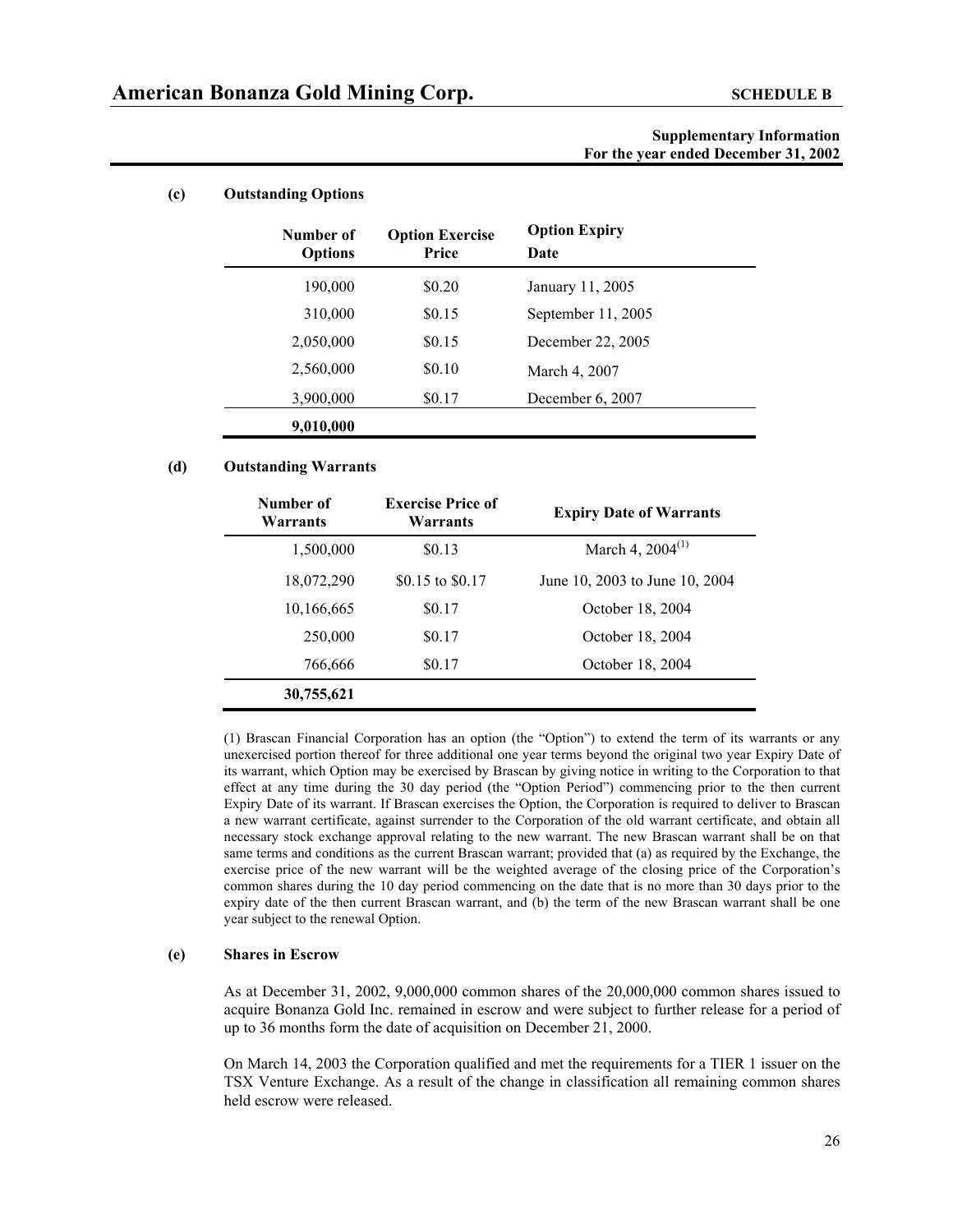#### **5. LIST OF DIRECTORS AND OFFICERS**

Ian W. Telfer, Director *West Vancouver, British Columbia* 

Robert T. McKnight *West Vancouver, British Columbia* 

Brian P. Kirwin, Director, President & Chief Executive Officer *Reno, Nevada*

Giulio T. Bonifacio, Director, Executive Vice President & Chief Financial Officer *Vancouver, British Columbia*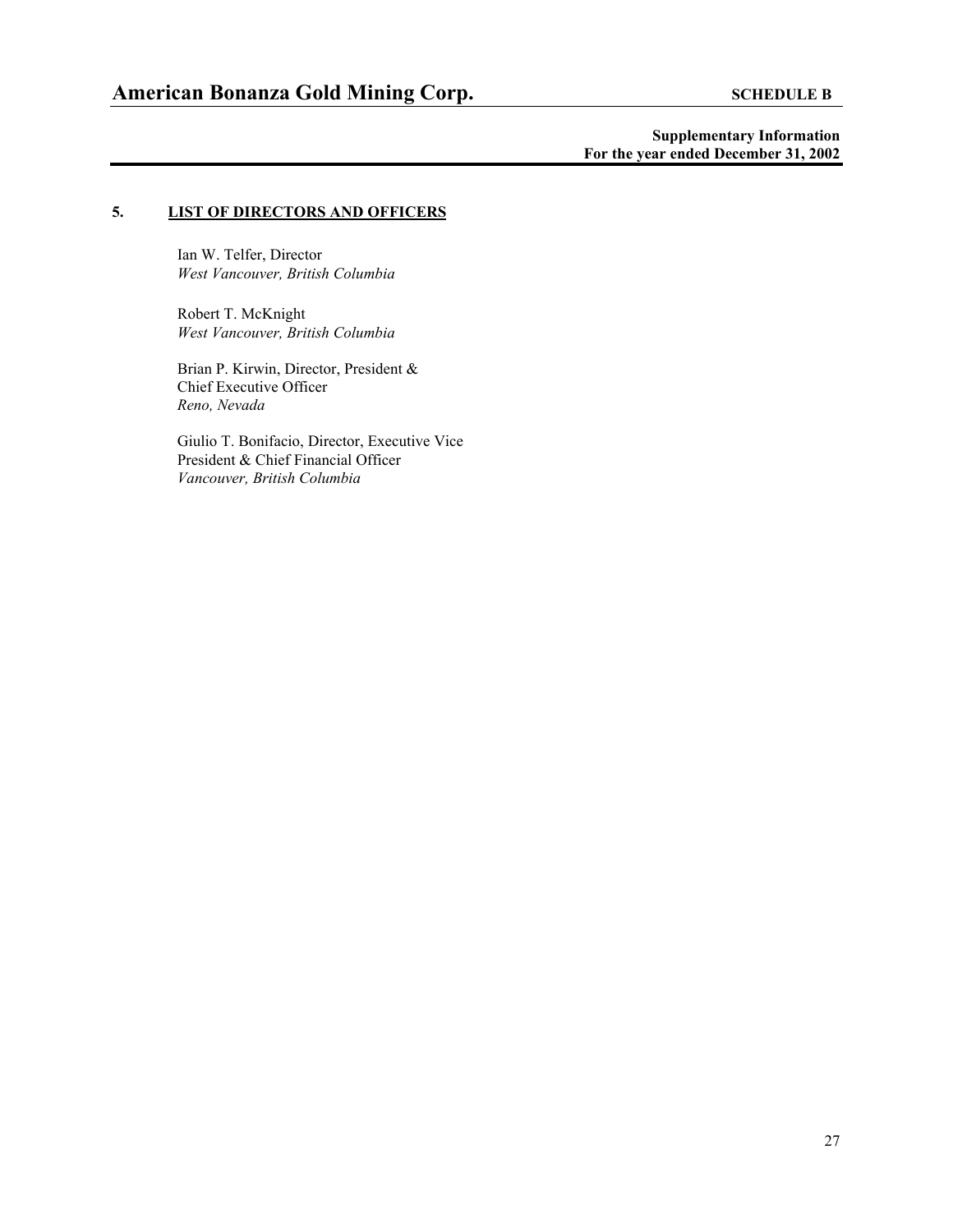#### **MANAGEMENT'S DISCUSSION AND ANALYSIS OF FINANCIAL CONDITIONS AND RESULTS OF OPERATIONS**

The following discussion and analysis should be read in conjunction with the audited Consolidated Financial Statements for the years ended 2002 and 2001.

#### **Description of Business**

American Bonanza Gold Mining Corp. (the "Corporation") is a development stage mining company engaged in the identification, acquisition, exploration and development of high-grade gold properties primarily located in the Great Basin of the American Southwest.

The Corporation conducts its exploration and development activities independently as well as through option or earn-in arrangements. These arrangements are structured in such a way as to allow an interested party an ability to earn an interest in a project by funding exploration expenditures on the Corporation's projects over a period of time. Typically, the partner may earn up to a 50 percent interest on a vest in basis over a period of time with the Corporation retaining a back-in right to increase its interest by way of reimbursing exploration expenditures on a predetermined basis.

#### **Results of Operations**

For the year ended December 31, 2002, the Corporation had a net loss of \$485,054 or \$0.01 per share compared with a net loss of \$1,083,622 or \$0.02 per share in 2001. The decrease from the comparable period was primarily attributable to the write off of mineral properties of \$893,558 recorded in 2001 combined with increases in both general and administrative and exploration expenditures in the current year.

General and administrative expenditures increased from \$232,902 to \$286,744 which was inclusive of \$89,121 in expense recoveries which represented general and administrative liabilities that were settled at a discount from those amounts previously recorded. On a comparable basis management fees, consulting and salaries increased to \$271,327 from \$ 194,544 reflecting additional personnel and fees. Legal and accounting professional fees and public company expenses also increased as a direct result of the number of transactions entered into by the Corporation during the year which included the public offering, private placement and several corporate development related initiatives.

Exploration expenditures increased from \$72,601 in 2001 to \$199,069 reflecting increased activity resulting from several project evaluations. The Corporation conducted several project evaluations in the year using its metallogenic explorations techniques which represent state-of-the-art tools for modern exploration in the Great Basin of the American Southwest. Exploration expenditures in the year reflect all cost associated with maintaining the Corporation's exploration office in Reno, Nevada.

#### **Financial Condition, Liquidity and Capital Resources**

The Corporation's working capital as at December 31, 2002 was \$105,622 compared with a working capital deficiency of \$1,228,858 as at December 31, 2001. The increase was primarily attributed to the public offering and private placement of 26,201,265 Common Shares, including corporate finance shares totaling 650,000 Common Shares, for net proceeds of \$3,143,641. Additionally, the Corporation issued 2,000,000 Common Shares for debt settlements totaling \$400,000.

During the year the Corporation entered into a loan agreement with Brascan Financial Corporation for US\$1.1 million in connection with the acquisition of the remaining 75 percent of the Copperstone project not already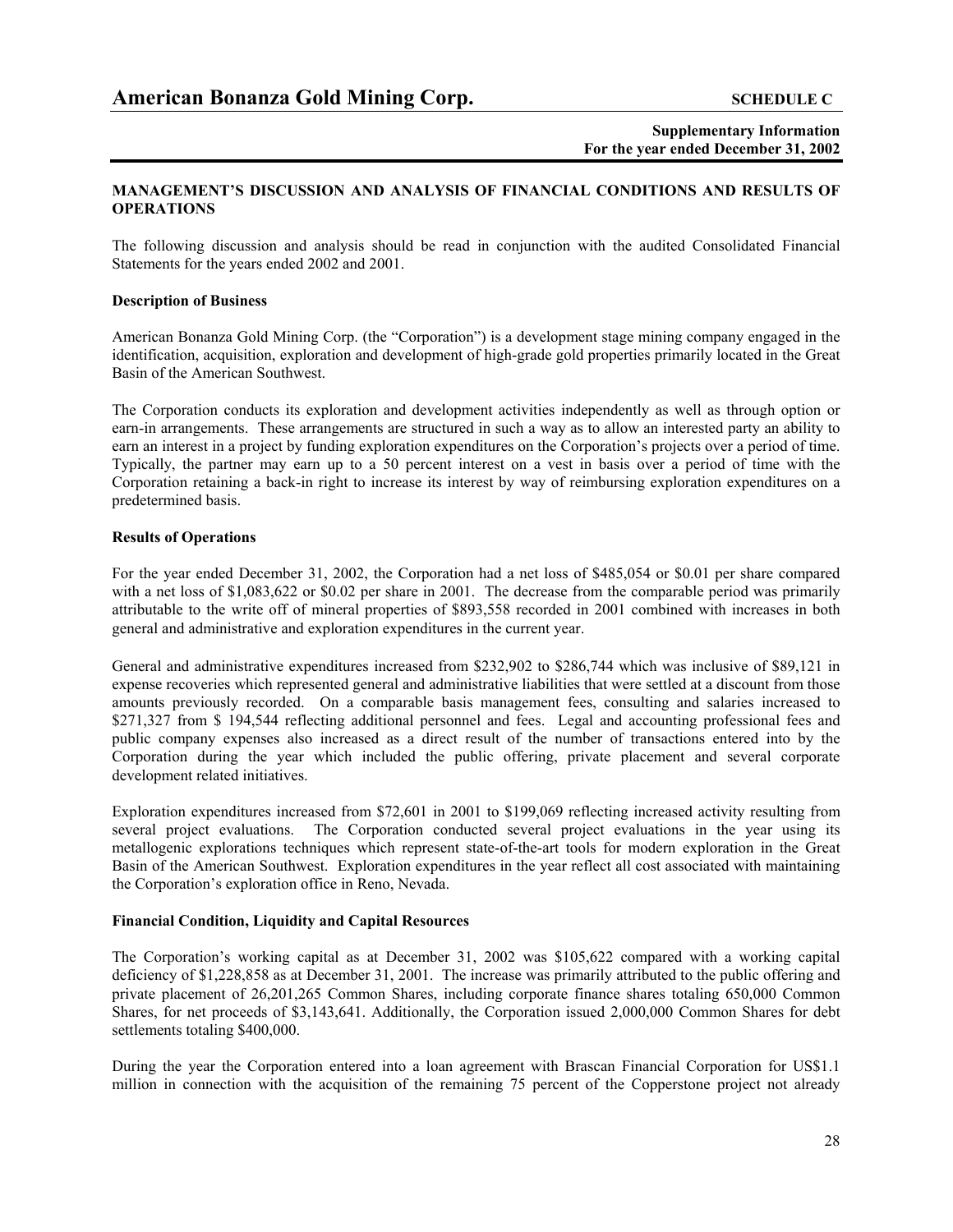owned. Under the terms of this agreement the loan is repayable in two equal installments of US\$550,000 on March 4, 2003 and March 4, 2004. The March 2003 was made subsequent to December 31, 2002.

During the year the Corporation also entered into an option agreement with American Nevada Gold Corp. ("American Nevada"). Under the terms of the option agreement American Nevada will be granted an option to earn a 50 percent interest in both the Pamlico and Gold Bar properties for total cash consideration of \$107,500; 800,000 common shares of American Nevada and funding \$3.6 million of exploration expenditures over a three year period. The Corporation also retained a back-in right to increase its interest from 50 percent to 70 percent under certain terms and conditions.

On the basis of the Corporation's total equity and debt financings in the year it incurred the following significant capital expenditures: acquired the remaining 75 percent of the Copperstone project not already owned for \$1,732,071 which includes capitalized interest and other related costs; acquired 40 percent of the D-Zone joint venture not already held for \$601,639; and incurred exploration and property related expenditures totaling \$450,656.

The Corporation completed a public offering in June 2002 and its actual expenditures during the year differed from those initially budgeted with specific reference to the following items:

- Pamlico's estimated drilling costs of \$94,044 were funded by way of an option agreement with American Nevada and as such this program was delayed during the period in which this agreement was negotiated;
- Brascan partial repayment of \$183,000 was deferred on the basis of the Corporation's review of the preferential repayment obligations pursuant to the loan agreement. Subsequent to December 31, 2002 the Corporation satisfied its total March 2003 payment obligation of US\$550,000;
- The Copperstone underground decline was delayed due to the extended period of time required to identify and negotiate favourable terms with an underground mining contractor and as a result of final permitting. This program commenced in November 2002 and was completed in May 2003; and,
- As a result of deferring the preferential loan repayment to Brascan and receiving funds pursuant to the option agreement entered into on the Pamlico and Gold Bar projects, the Corporation was able to use these funds and funds allocated for general working capital purposes to acquire 40 percent of the Copperstone D-Zone Joint Venture which management deemed extremely favourable to the future economics of the Copperstone project.

On the basis of the terms negotiated on the acquisitions of the Copperstone D-Zone joint venture interest the Corporation also agreed to assume related liabilities of approximately US\$325,000 which were recorded on the accounts of the Corporation's as at December 31, 2000. The Corporation has been successful in negotiating settlements on these accounts and has written off US\$135,315 of this previously recorded amount to date. Additionally, the Corporation has recorded as a contingent liability of up to US\$180,000 in accounts payable for tax related liability that may arise.

As at December 31, 2002 the Corporation had cash of \$1,616,691 compared to \$12,968 at December 31, 2001. Subsequent to December 31, 2002 the Corporation completed a private placement of 18,745,454 Common Shares, including corporate finance shares of 450,000 Common Shares, for net proceeds of \$ 3,703,128. The Corporation also repaid Brascan to satisfy its March 4, 2003 loan re-payment obligation.

In management's opinion and in view of the total debt and equity related financings in conjunction with project financing by way of the option agreement on both the Gold Bar and Pamlico projects the Corporation has adequate funds for purposes of completing its current work programs and achieving its short-term corporate objectives while ensuring adequate working capital over the next 18 months.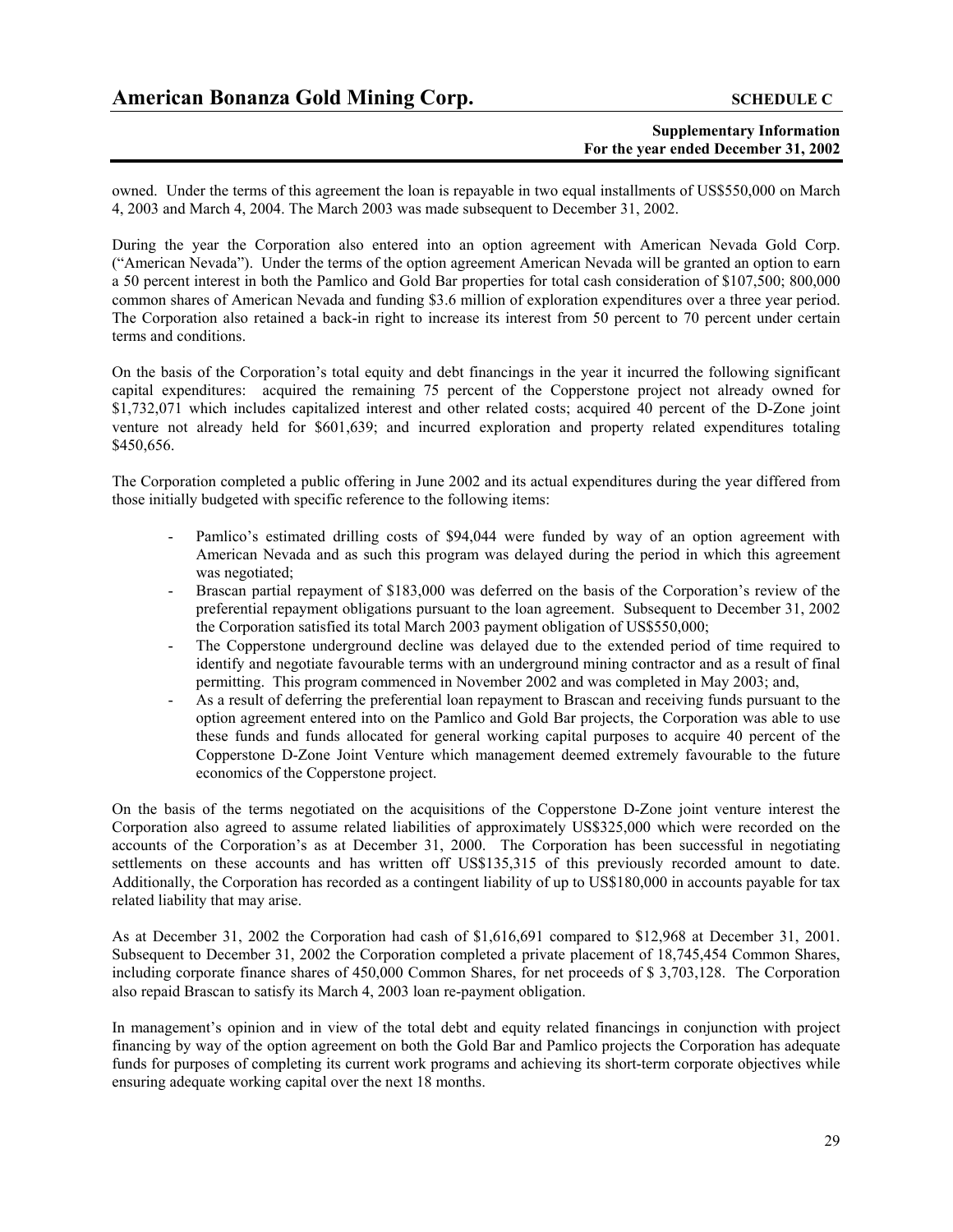#### **Outlook**

The business of mineral exploration and extraction involves a high degree of risk with very few properties that are explored that ultimately achieve commercial production. As present, none the Corporation's properties have a known body of commercial ore. Other risks facing the Corporation include economic risks, permitting, fluctuations in mineral prices, share price volatility and uncertainty as to its ability to complete additional financings to fund its future development and exploration work programs.

The Corporation will continue to focus the majority of its exploration and development activities in the Great Basin and the American Southwest. The Corporation will also continue to use its metallogenic explorations techniques which represent state-of-the-art tools for modern exploration in the Great Basin of the American Southwest which management views will be the catalyst for future corporate growth and achieving its stated mission of becoming a highly profitable gold producer.

As a mining company in the development stage the future liquidity of the Corporation will be affected principally by the level of exploration expenditures and by its ability to raise adequate level of capital through the equity markets. In management's opinion the Corporation's current cash position is sufficient for funding its currently planned development expenditures on the Copperstone project and meeting its ongoing obligations as they become due. Additionally, the Corporation has adequate funding in place over a three year period by way of its option agreement on the Gold Bar and Pamlico projects to fund exploration expenditures on these projects.